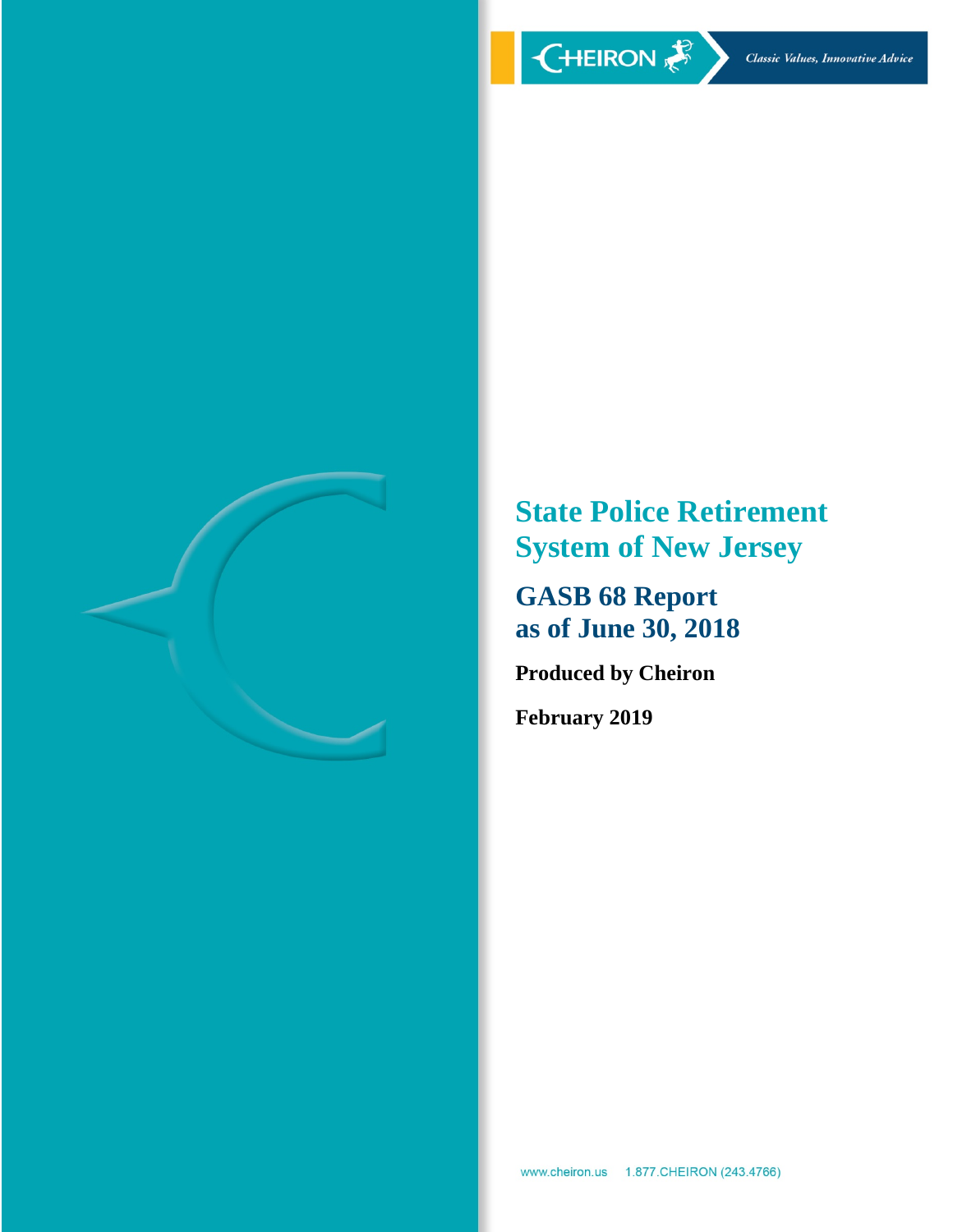# **TABLE OF CONTENTS**

| <b>Section</b>                  | Page |
|---------------------------------|------|
| Section I                       |      |
| Section II                      |      |
| Section III                     |      |
| Section IV                      |      |
| <i><u><b>Appendices</b></u></i> |      |
|                                 |      |
|                                 |      |
|                                 |      |
|                                 |      |
|                                 |      |

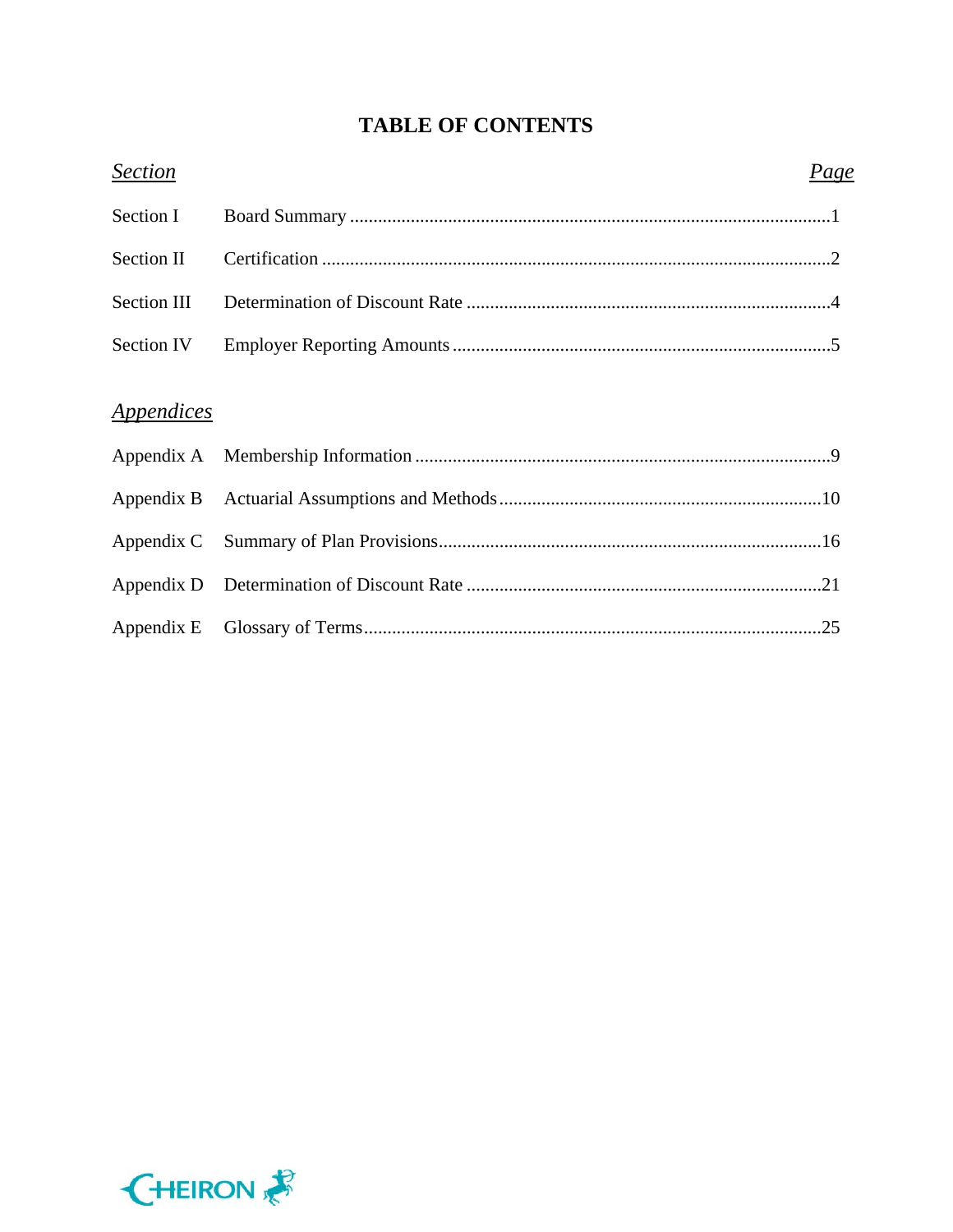## **SECTION I – BOARD SUMMARY**

The purpose of this report is to provide accounting and financial disclosure information under Government Accounting Standards Board Statement 68 for the State Police Retirement System of New Jersey (SPRS). This information includes:

- Disclosure of Deferred Inflows and Outflows, and
- Calculation of the Annual Pension Expense.

# **Highlights**

The reporting date for the SPRS is June 30, 2018. Measurements as of the reporting date are based on the fair value of assets as of June 30, 2018 and the Total Pension Liability as of the valuation date, July 1, 2017, updated to June 30, 2018. There was a change in assumptions as the discount rate used to measure the Total Pension Liability was changed as of the measurement date. We are not of any other significant events between the valuation date and the measurement date so the update procedures only included the addition of service cost and interest cost offset by actual benefit payments and an adjustment to reflect the change in discount rate. Additional information about the TPL can be found in the GASB 67 report.

The June 30, 2017 values shown in this report are based on the prior actuary's GASB report.

| <b>Table I-1</b><br><b>Summary of Results</b>                                                                    |          |                                                                  |         |                                                                  |  |
|------------------------------------------------------------------------------------------------------------------|----------|------------------------------------------------------------------|---------|------------------------------------------------------------------|--|
| <b>Measurement Date</b>                                                                                          |          | 6/30/2018                                                        |         | 6/30/2017                                                        |  |
| <b>Net Pension Liability</b><br>Deferred Outflows<br>Deferred Inflows<br>Net Impact on Statement of Net Position | \$<br>\$ | 3,059,669,558<br>(490, 383, 861)<br>793,217,457<br>3,362,503,154 | -S<br>S | 3,362,776,779<br>(757, 328, 568)<br>586,283,451<br>3,191,731,662 |  |
| Pension Expense<br>Pension Expense (% of Payroll)                                                                | \$       | 245, 375, 272<br>86.19%                                          | -S      | 310,150,954<br>111.66%                                           |  |

The following table provides a summary of the key results during this reporting period.

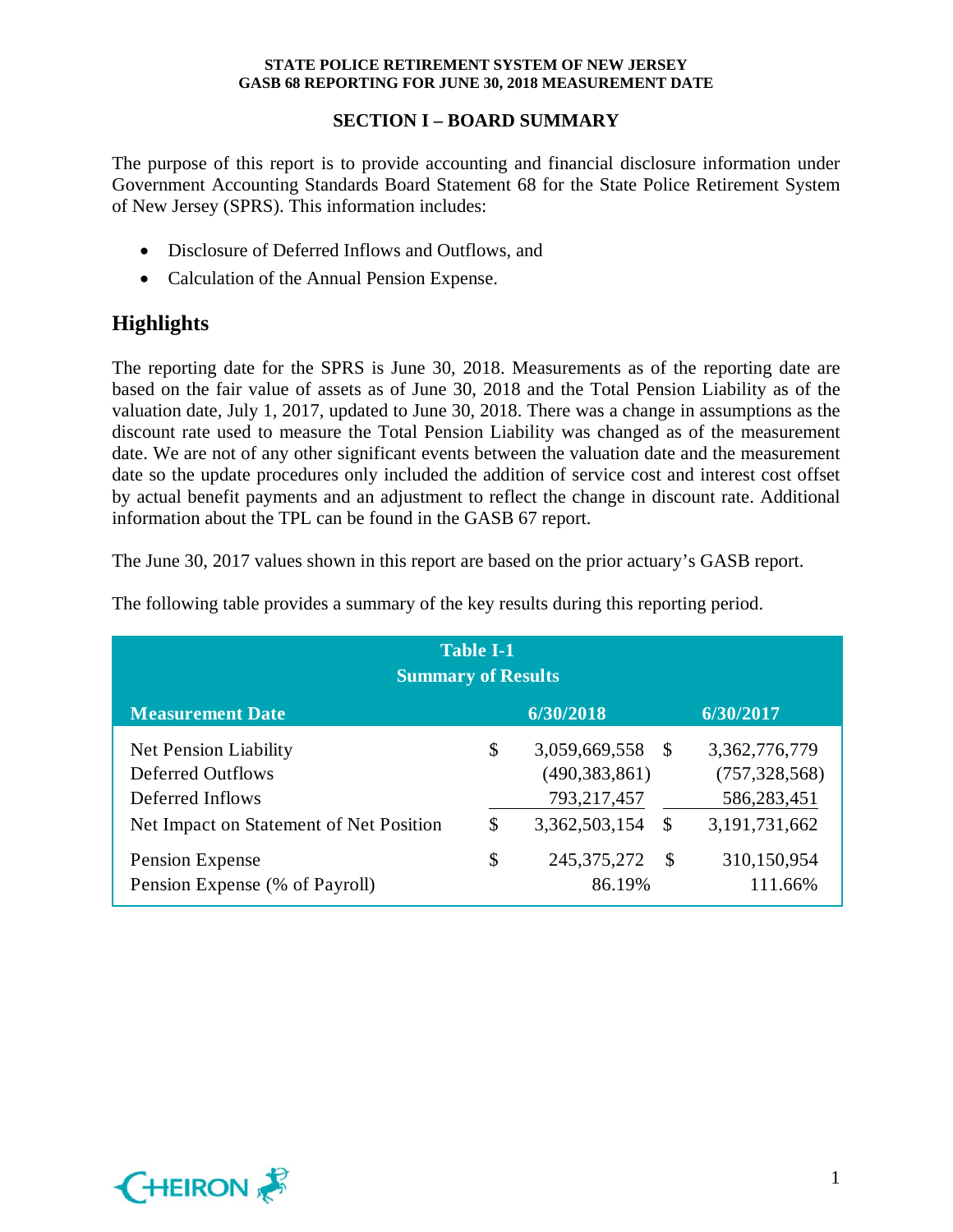#### **SECTION II – CERTIFICATION**

The purpose of this report is to provide accounting and financial reporting information under GASB 67 for the State Police Retirement System of New Jersey (SPRS). This report is for the use of SPRS, the Division of Pensions and Benefits and their auditors in preparing financial reports in accordance with applicable law and accounting requirements. This report is not appropriate for other purposes, including the measurement of funding requirements for SPRS and estimating the price to settle SPRS's obligations.

In preparing our report, we relied on information (some oral and some written) supplied by the Division of Pensions and Benefits. This information includes, but is not limited to, the plan provisions, employee data, and financial information. We performed an informal examination of the obvious characteristics of the data for reasonableness and consistency in accordance with Actuarial Standard of Practice No. 23.

Future actuarial measurements may differ significantly from the current measurements due to such factors as the following: plan experience differing from that anticipated by the economic or demographic assumptions; changes in economic or demographic assumptions; and changes in plan provisions or applicable law.

For purposes of this report, the calculation of the Total Pension Liability and the projection of the Plan's contributions and projected benefit payments were based on the recommended demographic assumptions of the July 1, 2011 – June 30, 2014 Experience Study prepared by the prior actuary, which was approved by the Board of Trustees on January 26, 2016. Cheiron has reviewed this experience study. While we consider these assumptions to be generally reasonable, we have not yet performed our own actuarial experience study.

Based on the State Treasurer' recommendation the following economic assumptions are used to determine the Total Pension Liability and the actuarially determined contributions:

- Effective with the July 1, 2017 valuation: 7.50% per annum,
- Effective with the July 1, 2019 valuation: 7.30% per annum,
- Effective with the July 1, 2021 valuation: 7.00% per annum.

In accordance with Paragraph 40 of GASB Statement No. 67, the projection of the Plan's fiduciary net position is based on a long-term expected rate of return of 7.00% per annum.

To the best of our knowledge, this report and its contents have been prepared in accordance with generally recognized and accepted actuarial principles and practices that are consistent with the Code of Professional Conduct and applicable Actuarial Standards of Practice set out by the Actuarial Standards Board. Furthermore, as credentialed actuaries, we meet the Qualification Standards of the American Academy of Actuaries to render the opinion contained in this report. This report does not address any contractual or legal issues. We are not attorneys and our firm does not provide any legal services or advice.

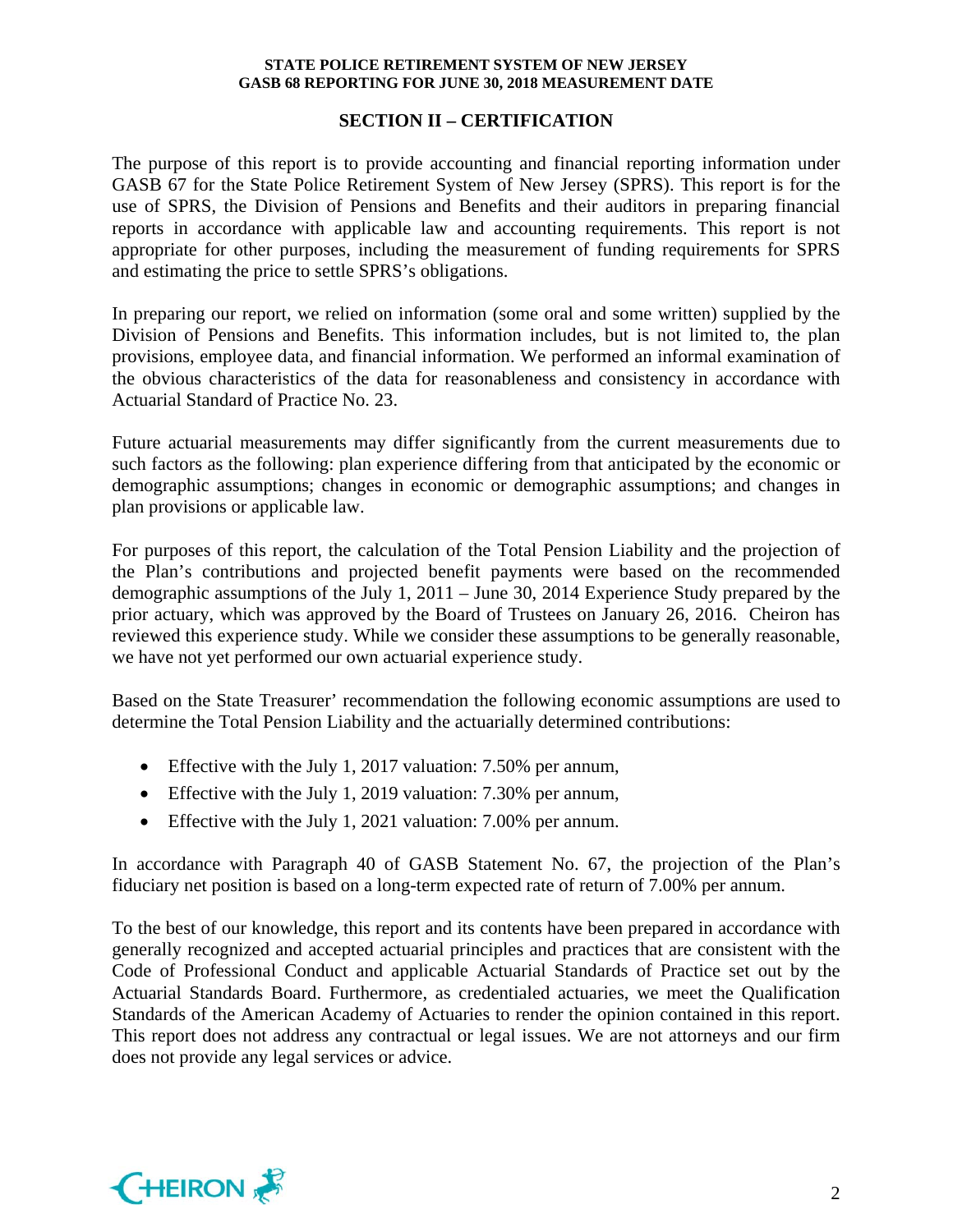#### **SECTION II – CERTIFICATION**

This report was prepared for SPRS for the purposes described herein and for the use by the plan auditor in completing an audit related to the matters herein. Other users of this report are not intended users as defined in the Actuarial Standards of Practice, and Cheiron assumes no duty or liability to any other user.

 $H41$ 

Janet Cranna, FSA, FCA, MAAA, EA Anu Patel, FSA, MAAA, EA Principal Consulting Actuary Principal Consulting Actuary

Anu Patil

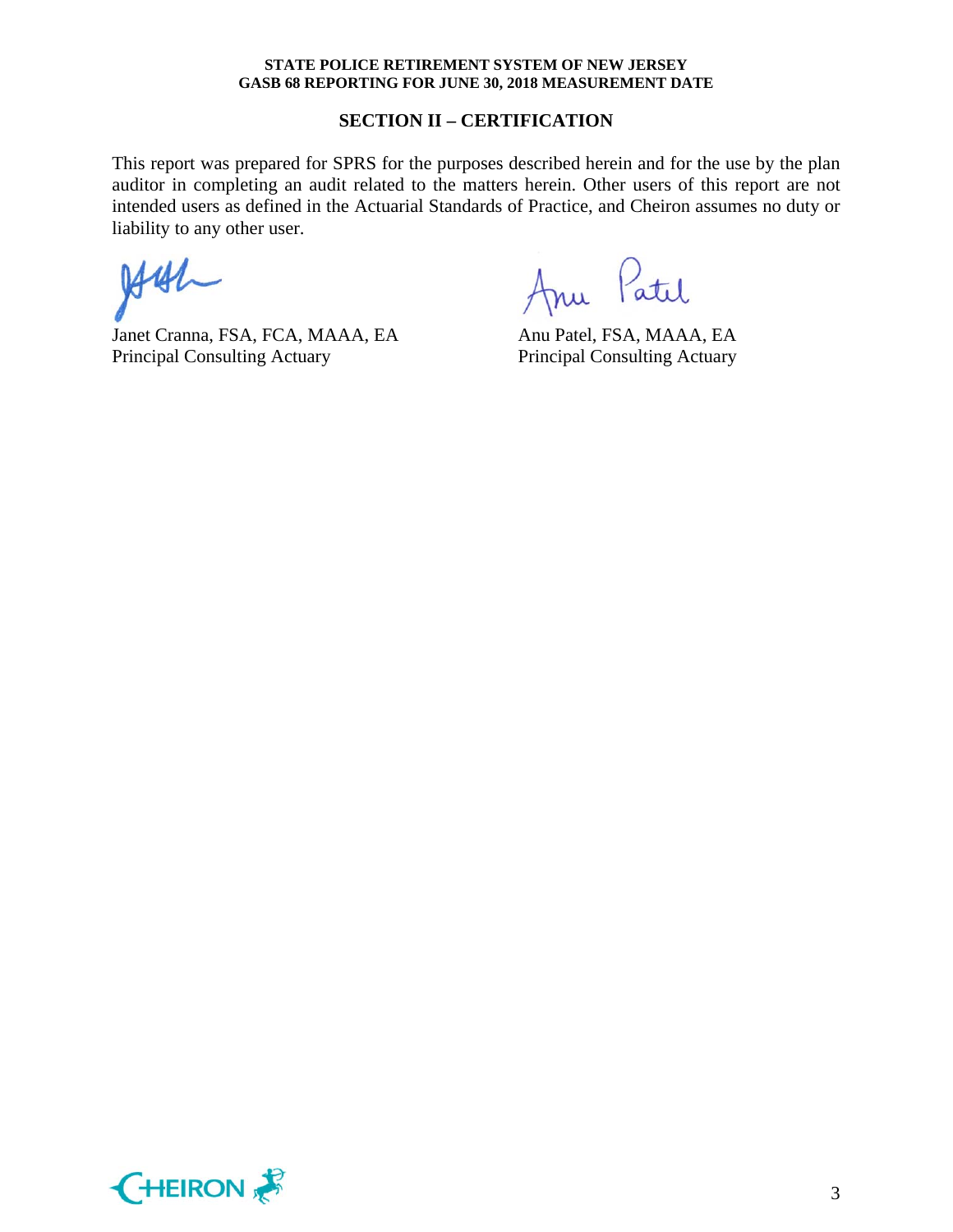## **SECTION III – DETERMINATION OF DISCOUNT RATE**

The discount rate used to measure the Total Pension Liability was 4.42% as of June 30, 2017 and 4.97% as of June 30, 2018. As discussed with the Division of Pensions and Benefits, the projection of cash flows used to determine the discount rate as of June 30, 2018 assumed:

- In accordance with Paragraph 40 of GASB Statement No. 67, the projection of the Plan's fiduciary net position is based on a long-term expected rate of return of 7.00% per annum.
- In accordance with Paragraph 37 of GASB Statement No. 67, the projection of the Plan's contributions and projected benefit payments were based on the recommended demographic assumptions of the July 1, 2011 – June 30, 2014 Experience Study prepared by the prior actuary, which was approved by the Board of Trustees on January 26, 2016.

Based on the State Treasurer' recommendation the following economic assumptions are used to determine the actuarially determined contributions:

- o Effective with the July 1, 2017 valuation: 7.50% per annum,
- o Effective with the July 1, 2019 valuation: 7.30% per annum,
- o Effective with the July 1, 2021 valuation: 7.00% per annum.
- It is assumed that the State will contribute 50.00% of the actuarially determined contribution and 100% of its Non-Contributory Group Insurance Premium Fund (NCGIPF) contribution. The 50.00% contribution rate is the actual total State contribution rate paid in fiscal year ending June 30, 2018 with respect to the actuarially determined contribution for the fiscal year ending June 30, 2018 for all State administered retirement systems.
- Prior to FYE 2018, it is assumed the State would make pension contributions the June  $30<sup>th</sup>$  following the valuation date. Effective with FYE 2018, Chapter 83, P.L. 2016 requires the State to make pension contributions on a quarterly basis: at least 25 percent by September 30, at least 50 percent by December 31, at least 75 percent by March 31, and at least 100 percent by June 30.

Based on these assumptions, the pension Plan's fiduciary net position was projected to be available to make all projected future benefit payments of current Plan members through fiscal year 2041. Municipal bond rates of 3.58% as of June 30, 2017 and 3.87% as of June 30, 2018 were used in the development of the blended GASB discount rate after the Plan's fiduciary net position was no longer sufficient to make future benefit payments. As selected by the State Treasurer, the rates are based on the Bond Buyer GO 20-Bond Municipal Bond Index. Based on the long-term rate of return of 7.00% and the municipal bond rate of 3.58% as of June 30, 2017 and the long-term rate of return of 7.00% and the municipal bond rate of 3.87% as of June 30, 2018, the blended GASB discount rates are 4.42% as of June 30, 2017 and **4.97%** as of June 30, 2018. The assumed discount rates have been determined in accordance with the method prescribed by GASB Statement No. 67.

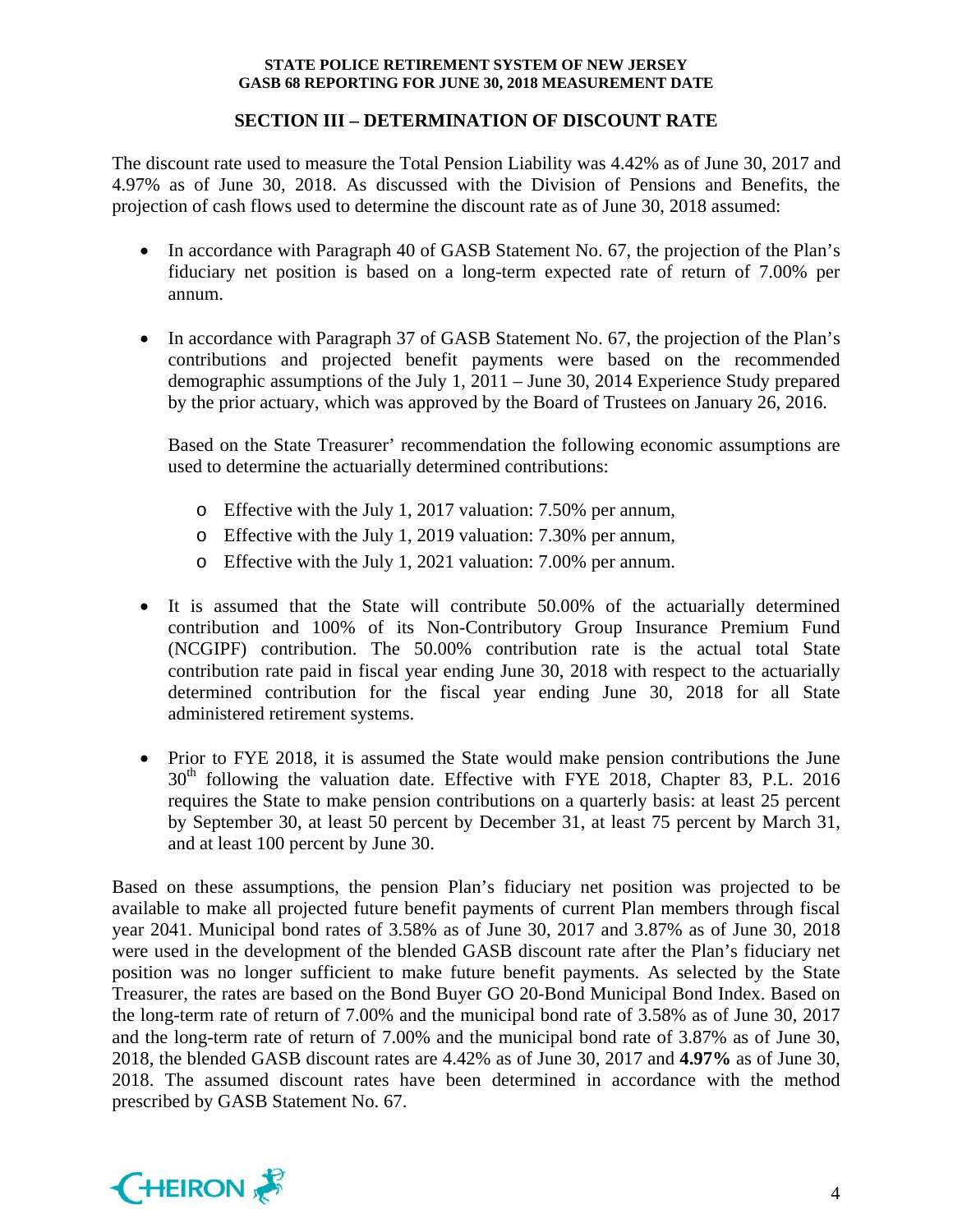## **SECTION IV – EMPLOYER REPORTING AMOUNTS**

We understand the State has elected to use the 2018 measurement date for its 2019 reporting date. As a result, the schedules in this section will be used by the State for its 2019 reporting.

The impact of experience gains or losses and assumption changes on the TPL are recognized in expense over the average expected remaining service life of all active and inactive members of the System. As of the measurement date, this recognition period was 5.90 years.

The following tables summarize the current balances of deferred outflows and deferred inflows of resources along with the net recognition over the next five years.

| <b>Table IV-1</b><br><b>Schedule of Deferred Inflows and Outflows of Resources</b>   |     |               |    |                                       |
|--------------------------------------------------------------------------------------|-----|---------------|----|---------------------------------------|
| <b>Deferred</b><br><b>Deferred</b><br><b>Outflows of</b><br><b>Resources</b>         |     |               |    | <b>Inflows of</b><br><b>Resources</b> |
|                                                                                      |     |               |    |                                       |
| Differences between expected and actual experience                                   | \$. | 24, 240, 715  | \$ | 24,599,016                            |
| Changes in assumptions                                                               |     | 466, 143, 146 |    | 766,942,670                           |
| Net differences between projected and actual earnings<br>on pension plan investments |     | 0             |    | 1,675,771                             |
| <b>Total</b>                                                                         |     | 490,383,861   |    | 793,217,457                           |

Amounts reported as deferred outflows and deferred inflows of resources will be recognized in pension expense as follows:

| <b>Measurement year ended June 30:</b> |                 |  |
|----------------------------------------|-----------------|--|
| 2019                                   | 54, 141, 069    |  |
| 2020                                   | (20,673,930)    |  |
| 2021                                   | (120, 985, 871) |  |
| 2022                                   | (154, 437, 878) |  |
| 2023                                   | (60,876,986)    |  |
| Thereafter \$                          | $\Omega$        |  |
|                                        |                 |  |

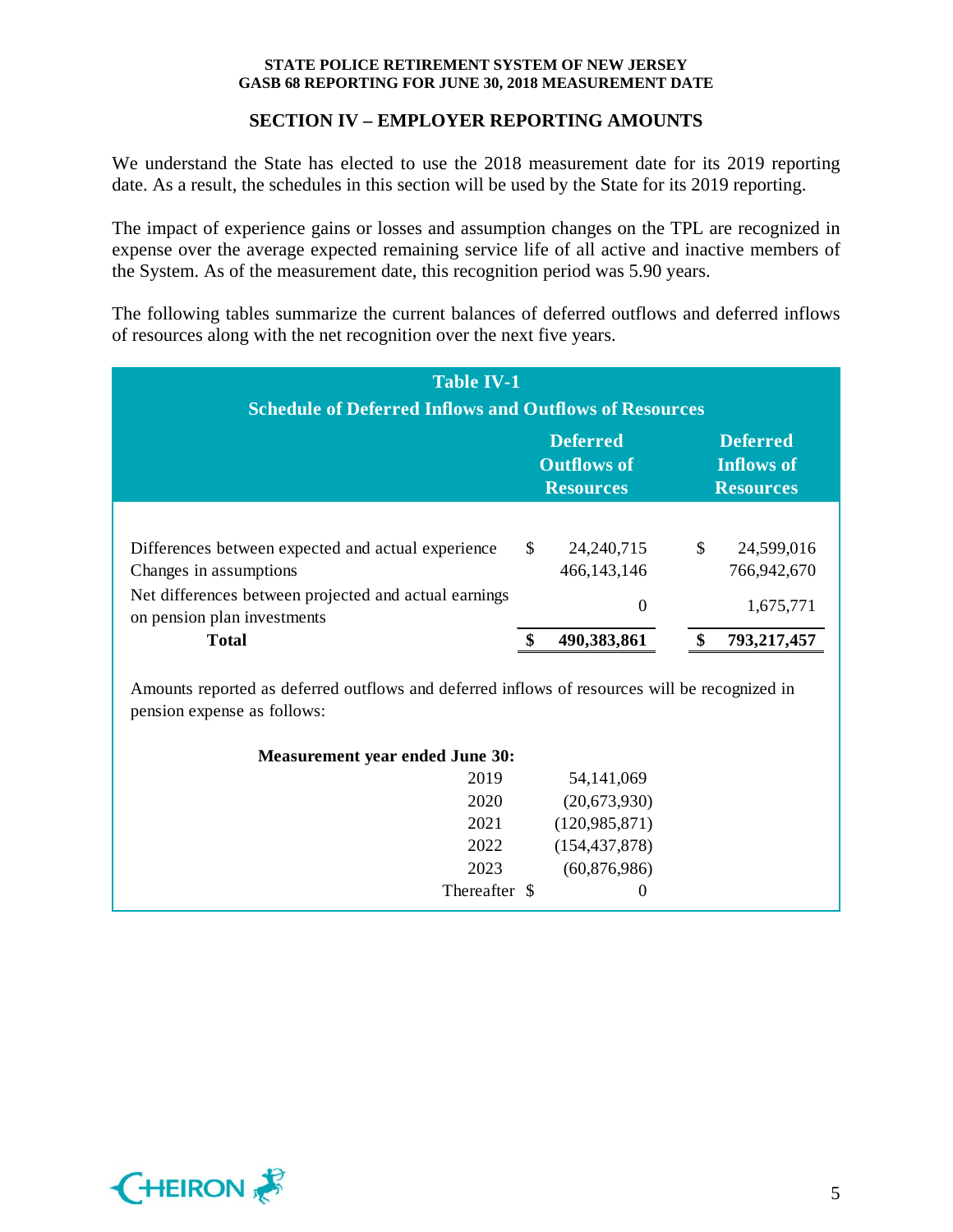## **SECTION IV – EMPLOYER REPORTING AMOUNTS**

|                                                              | <b>Table IV-2</b><br><b>Detailed Schedule of Deferred Inflows and Outflows of Resources</b> |                                                                                                               |  |                   |               |                   |              |                         |    |                   |                                      |              |
|--------------------------------------------------------------|---------------------------------------------------------------------------------------------|---------------------------------------------------------------------------------------------------------------|--|-------------------|---------------|-------------------|--------------|-------------------------|----|-------------------|--------------------------------------|--------------|
|                                                              |                                                                                             | Recognition of differences between expected and actual experience                                             |  |                   |               |                   |              |                         |    |                   |                                      |              |
| From                                                         | Remaining                                                                                   | Remaining                                                                                                     |  |                   |               |                   |              |                         |    |                   |                                      |              |
| Measurement                                                  | Recognition                                                                                 | Deferred (Inflows)                                                                                            |  |                   |               |                   |              | <b>Recognition Year</b> |    |                   |                                      |              |
| Year Ending                                                  | Period                                                                                      | and Outflows*                                                                                                 |  | 2018              |               | 2019              |              | 2020                    |    | 2021              | 2022                                 | 2023         |
| 2018                                                         | 5.90                                                                                        | \$<br>$(19,592,172)$ \$                                                                                       |  | $(3,320,707)$ \$  |               | $(3,320,707)$ \$  |              | $(3,320,707)$ \$        |    | $(3,320,707)$ \$  | $(3,320,707)$ \$                     | (2,988,637)  |
| 2017                                                         | 4.67                                                                                        | 19,591,512                                                                                                    |  | 4,195,184         |               | 4,195,184         |              | 4,195,184               |    | 4,195,184         | 2,810,776                            | $\theta$     |
| 2016                                                         | 3.70                                                                                        | (11, 411, 829)                                                                                                |  | (3,084,278)       |               | (3,084,278)       |              | (3,084,278)             |    | (2,158,995)       | $\Omega$                             | 0            |
| 2015                                                         | 2.34                                                                                        | 15,444,676                                                                                                    |  | 6,600,289         |               | 6,600,289         |              | 2,244,098               |    | $\Omega$          | 0                                    | $\mathbf{0}$ |
| Total                                                        |                                                                                             | \$<br>4,032,187 \$                                                                                            |  | 4,390,488         | -S            | 4,390,488         | <sup>S</sup> | 34,297                  | -S | $(1,284,518)$ \$  | $(509.931)$ \$                       | (2,988,637)  |
| Recognition of changes in assumptions<br>From<br>Measurement | Remaining<br>Recognition                                                                    | Remaining<br>Deferred (Inflows)                                                                               |  |                   |               |                   |              | <b>Recognition Year</b> |    |                   |                                      |              |
| Year Ending                                                  | Period                                                                                      | and Outflows*                                                                                                 |  | 2018              |               | 2019              |              | 2020                    |    | 2021              | 2022                                 | 2023         |
| 2018                                                         | 5.90                                                                                        | $\mathcal{S}$<br>$(379, 490, 284)$ \$                                                                         |  | $(64,320,387)$ \$ |               | $(64,320,387)$ \$ |              | $(64,320,387)$ \$       |    | $(64,320,387)$ \$ | $(64,320,387)$ \$                    | (57,888,349) |
| 2017                                                         | 4.67                                                                                        | (574, 871, 622)                                                                                               |  | (123,098,849)     |               | (123,098,849)     |              | (123,098,849)           |    | (123,098,849)     | (82, 476, 226)                       | $\theta$     |
| 2016                                                         | 3.70                                                                                        | 485,505,611                                                                                                   |  | 131, 217, 732     |               | 131, 217, 732     |              | 131, 217, 732           |    | 91,852,415        | $^{(1)}$                             | $\theta$     |
| 2015                                                         | 2.34                                                                                        | 190.920.815                                                                                                   |  | 81,590,093        |               | 81,590,093        |              | 27,740,629              |    | $\mathbf{0}$      | 0                                    | 0            |
| 2014                                                         | 1.14                                                                                        | 20,557,016                                                                                                    |  | 18,032,471        |               | 2,524,545         |              | 0                       |    | 0                 | 0                                    | 0            |
| Total                                                        |                                                                                             | \$<br>$(257,378,464)$ \$                                                                                      |  | 43,421,060        | <sup>\$</sup> | 27,913,134        | \$           | $(28,460,875)$ \$       |    |                   | $(95,566,821)$ \$ $(146,796,613)$ \$ | (57,888,349) |
| From                                                         | Remaining                                                                                   | Recognition of net differences between projected and actual earnings on pension plan investments<br>Remaining |  |                   |               |                   |              |                         |    |                   |                                      |              |

| Measurement        | Recognition | Deferred (Inflows)   |                  |                  | Recognition Year |                     |                                                         |                |
|--------------------|-------------|----------------------|------------------|------------------|------------------|---------------------|---------------------------------------------------------|----------------|
| Year Ending        | Period      | and Outflows*        | 2018             | 2019             | 2020             | 2021                | 2022                                                    | 2023           |
| 2018               | 5.00        | $(35,656,678)$ \$    | $(7,131,336)$ \$ | $(7,131,336)$ \$ | $(7,131,336)$ \$ | $(7,131,336)$ \$    | $(7,131,334)$ \$                                        | $\theta$       |
| 2017               | 4.00        | (68,012,787)         | (17,003,197)     | (17,003,197)     | (17,003,197)     | (17,003,196)        |                                                         | $\theta$       |
| 2016               | 3.00        | 95,661,541           | 31,887,180       | 31,887,180       | 31,887,181       |                     | $\theta$                                                | $\Omega$       |
| 2015               | 2.00        | 28,169,601           | 14.084.801       | 14,084,800       |                  |                     | 0                                                       | $\theta$       |
| 2014               | 1.00        | (30, 509, 417)       | (30, 509, 417)   |                  |                  |                     |                                                         |                |
| Total              |             | $(10,347,740)$ \$    | $(8,671,969)$ \$ | 21,837,447       | 7,752,648        | $(24, 134, 532)$ \$ | $(7,131,334)$ \$                                        |                |
|                    |             |                      |                  |                  |                  |                     |                                                         |                |
| <b>Grand Total</b> |             | $(263, 694, 017)$ \$ | 39, 139, 579     | 54,141,069       |                  |                     | $(20,673,930)$ \$ $(120,985,871)$ \$ $(154,437,878)$ \$ | (60, 876, 986) |

*\* As of the beginning of the measurement year*

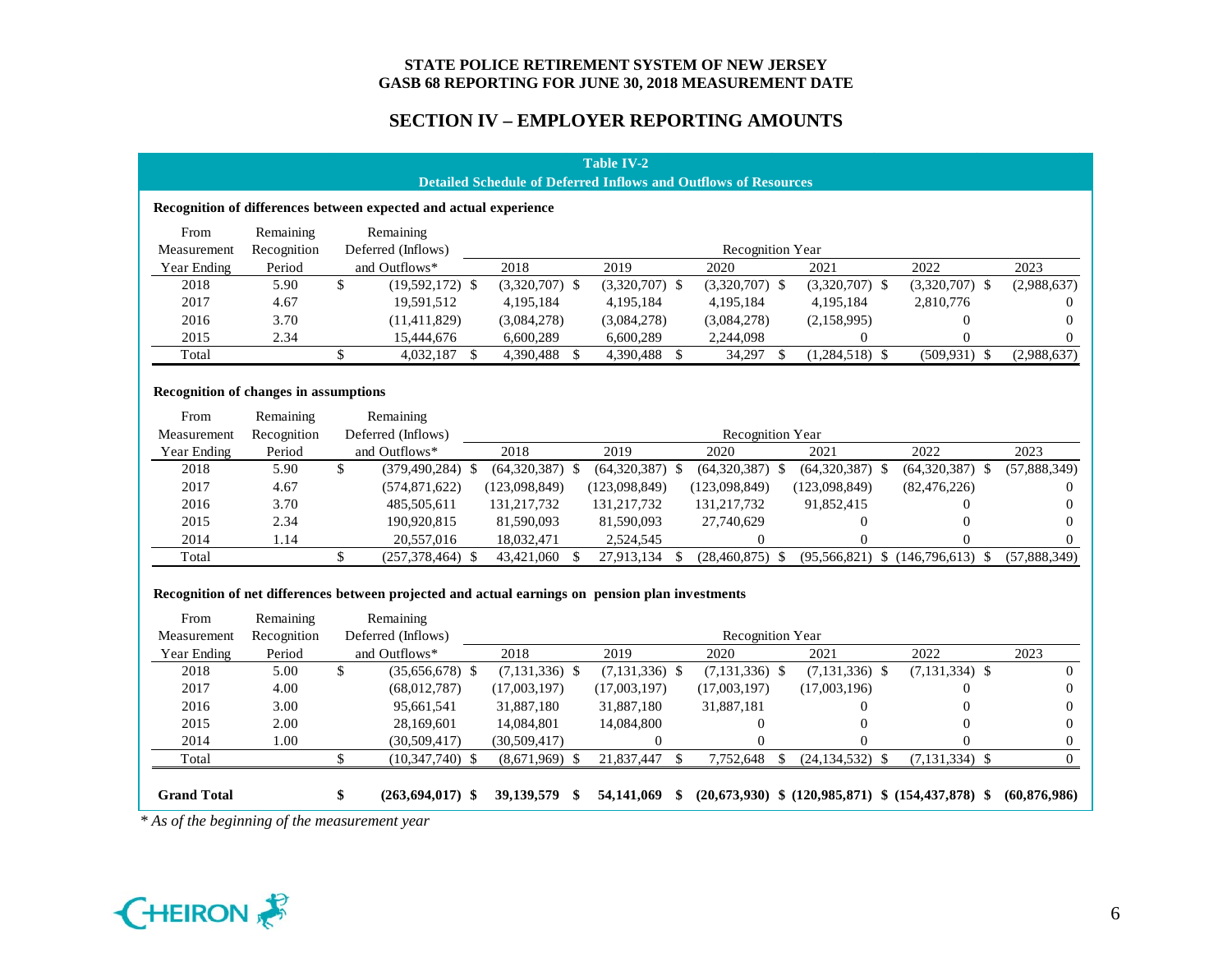### **SECTION IV – EMPLOYER REPORTING AMOUNTS**

The annual pension expense recognized by the State can be calculated two different ways. First, it is the change in the amounts reported on the Statement of Net Position that relate to SPRS and are not attributable to employer contributions. That is, it is the change in NPL plus the changes in deferred outflows and inflows plus employer contributions.

Alternatively, annual pension expense can be calculated by its individual components. While GASB does not require or suggest the organization of the individual components shown in the following table, we believe it helps to understand the level and volatility of pension expense.

First, there are components referred to as operating expenses. These are items directly attributable to the operation of the plan during the measurement year. Service cost less employee contributions represents the increase in employer-provided benefits attributable to the year, and administrative expenses are the cost of operating SPRS for the year.

Second, there are the financing expenses: the interest on the Total Pension Liability less the expected return on assets.

The final category is changes. This category will drive most of the volatility in pension expense from year to year. It includes any changes in benefits made during the year and the recognized amounts due to assumption changes, gains or losses on the TPL, and investment gains or losses.

The following table shows the development of pension expense for the State through both of these methodologies.

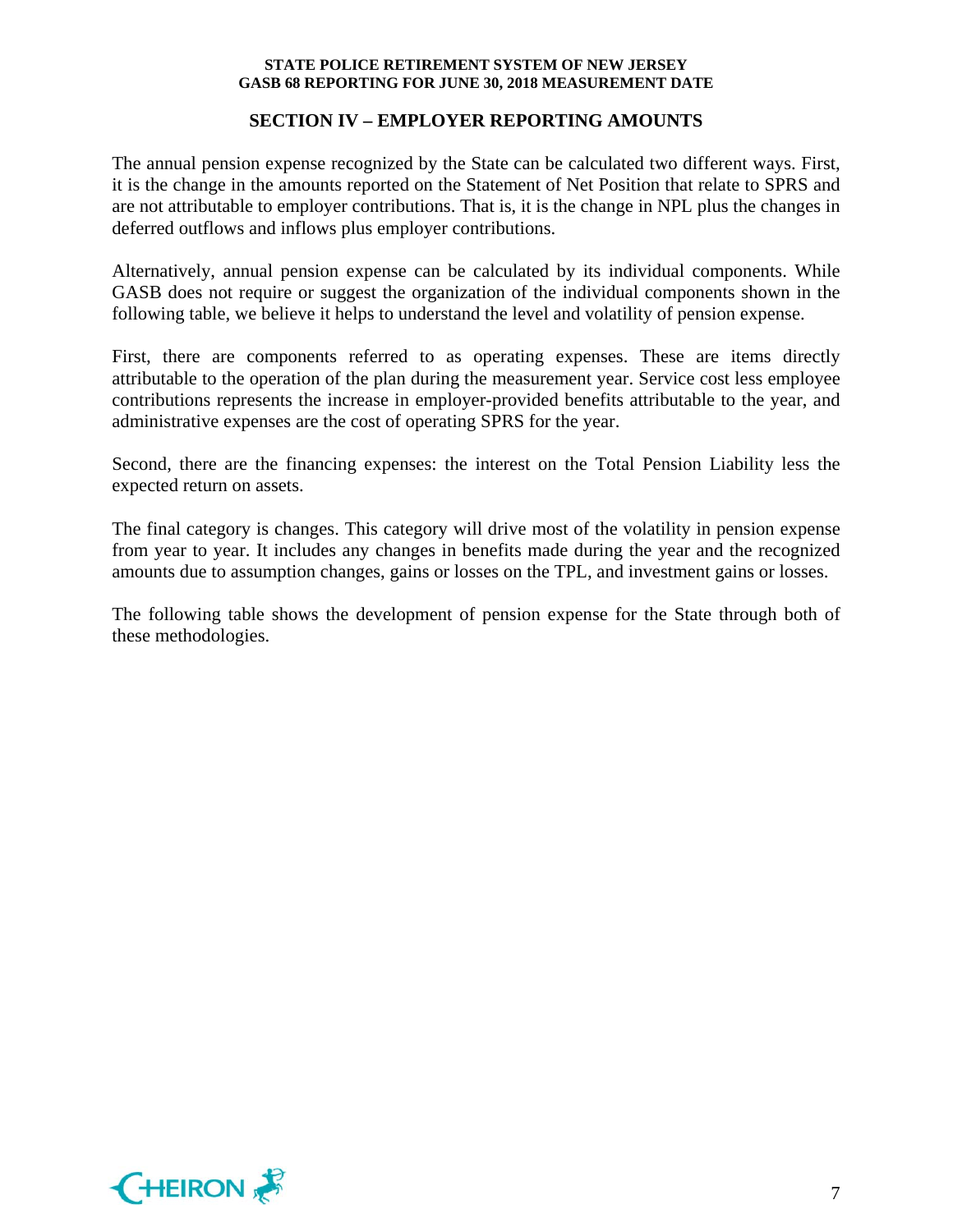## **SECTION IV – EMPLOYER REPORTING AMOUNTS**

| <b>Table IV-3</b><br><b>Calculation of Pension Expense</b> |    |                 |                    |                 |  |
|------------------------------------------------------------|----|-----------------|--------------------|-----------------|--|
| <b>Measurement Year Ending</b>                             |    | 2018            |                    | 2017            |  |
| Change in Net Pension Liability                            | \$ | (303, 107, 221) | $\mathbb{S}$       | (615,967,430)   |  |
| Change in Deferred Outflows                                |    | 266,944,707     |                    | 301,324,426     |  |
| Change in Deferred Inflows                                 |    | 206,934,006     |                    | 571,787,344     |  |
| <b>Employer Contributions</b>                              |    | 74,603,780      |                    | 53,006,614      |  |
| <b>Pension Expense</b>                                     | \$ | 245, 375, 272   | \$                 | 310,150,954     |  |
| Pension Expense as % of Payroll                            |    | 86.19%          |                    | 111.66%         |  |
| <b>Operating Expenses</b>                                  |    |                 |                    |                 |  |
| Service cost                                               | \$ | 119,718,797     | \$                 | 139,506,057     |  |
| Employee contributions                                     |    | (22, 416, 571)  |                    | (23, 721, 785)  |  |
| Administrative expenses                                    |    | 377,193         |                    | 294,745         |  |
| Total                                                      | \$ | 97,679,419      | $\mathbf{\hat{S}}$ | 116,079,017     |  |
| <b>Financing Expenses</b>                                  |    |                 |                    |                 |  |
| Interest cost                                              | \$ | 226,928,605     | \$                 | 202,545,532     |  |
| Expected return on assets                                  |    | (118, 372, 331) |                    | (122, 385, 606) |  |
| Total                                                      | \$ | 108,556,274     | \$                 | 80,159,926      |  |
| <b>Changes</b>                                             |    |                 |                    |                 |  |
| Benefit changes                                            | \$ | $\Omega$        | \$                 | $\Omega$        |  |
| Recognition of assumption changes                          |    | 43,421,060      |                    | 107,741,447     |  |
| Recognition of liability gains and losses                  |    | 4,390,488       |                    | 7,711,195       |  |
| Recognition of investment gains and losses                 |    | (8,671,969)     |                    | (1,540,631)     |  |
| Total                                                      | \$ | 39,139,579      | \$                 | 113,912,011     |  |
| <b>Pension Expense</b>                                     | \$ | 245, 375, 272   | \$                 | 310,150,954     |  |

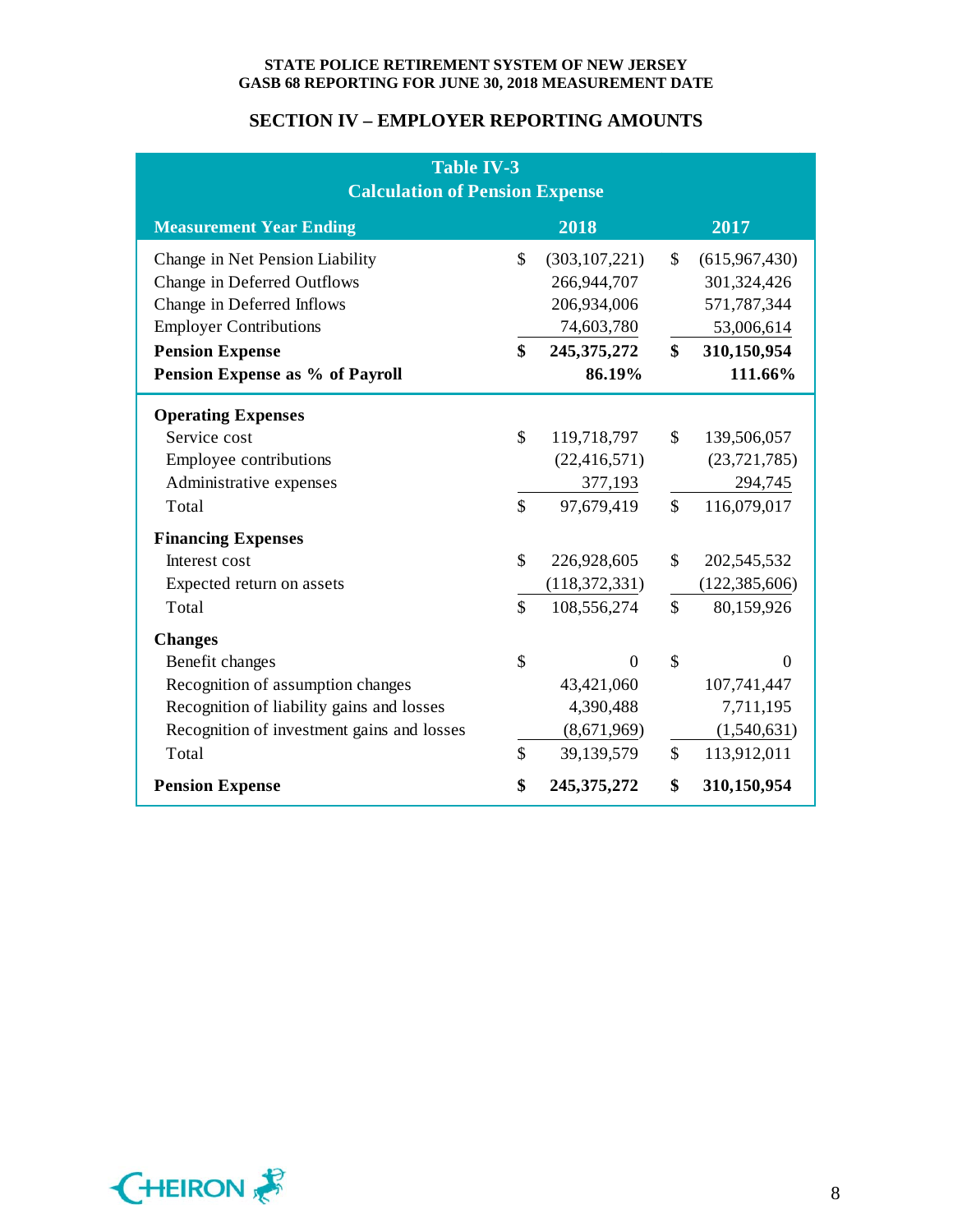## **APPENDIX A – MEMBERSHIP INFORMATION**

| <b>Plan Membership</b>                                                                        |                     |                     |  |  |
|-----------------------------------------------------------------------------------------------|---------------------|---------------------|--|--|
|                                                                                               | <b>July 1, 2017</b> | <b>July 1, 2016</b> |  |  |
| <b>Contributing Actives</b>                                                                   | 2,762               | 2,680               |  |  |
| Non-Contributing Actives                                                                      | 50                  | 45                  |  |  |
| <b>Terminated Vested</b>                                                                      |                     |                     |  |  |
| Inactive Receiving Benefits*                                                                  | 3,337               | 3,566               |  |  |
| Total                                                                                         | 6,149               | 6,291               |  |  |
| <b>Annual Compensation for Contributing Actives</b><br>Annual Retirement Allowances for Those | \$284,707,387       | \$277,771,135       |  |  |
| <b>Receiving Benefits</b>                                                                     | \$215,636,675       | \$213,292,784       |  |  |

\* QDRO recipients are excluded from the July 1, 2017 counts

The July 1, 2017 membership information shown in the table above is based on Cheiron's processed data and may not match the prior actuary's report.

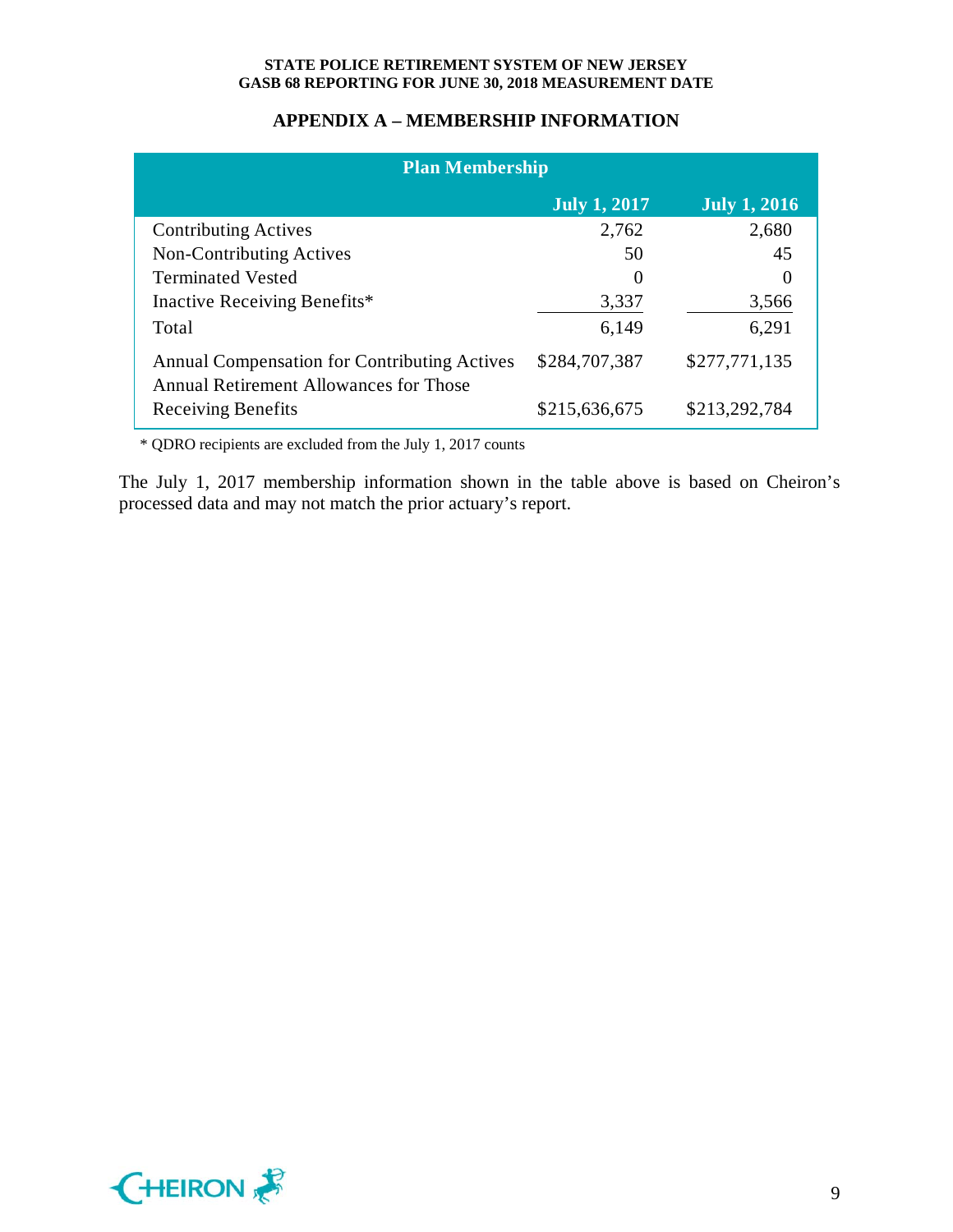## **APPENDIX B – ACTUARIAL ASSUMPTIONS AND METHODS**

# **A. Actuarial Assumptions**

| 1. Investment Rate of<br><b>Return for</b><br>determining<br><b>Actuarially</b><br><b>Determined</b><br><b>Contributions</b> | July 1, 2017 valuation: 7.50% per annum, compounded annually.<br>July 1, 2018 valuation: 7.50% per annum, compounded annually.<br>$\bullet$<br>July 1, 2019 valuation: 7.30% per annum, compounded annually.<br>$\bullet$<br>July 1, 2020 valuation: 7.30% per annum, compounded annually.<br>$\bullet$<br>July 1, 2021 and later valuations: 7.00% per annum, compounded<br>$\bullet$<br>annually. |  |  |  |  |
|------------------------------------------------------------------------------------------------------------------------------|-----------------------------------------------------------------------------------------------------------------------------------------------------------------------------------------------------------------------------------------------------------------------------------------------------------------------------------------------------------------------------------------------------|--|--|--|--|
| 2. Long-Term Expected<br><b>Rate of Return</b>                                                                               | 7.00% per annum, compounded annually.                                                                                                                                                                                                                                                                                                                                                               |  |  |  |  |
| 3. GASB 67 Effective<br><b>Discount Rate</b>                                                                                 | June 30, 2017: 4.42% per annum, compounded annually.<br>June 30, 2018: 4.97% per annum, compounded annually.<br>$\bullet$                                                                                                                                                                                                                                                                           |  |  |  |  |
| 4. Cost-of-Living<br>Adjustments (COLAs) included in the data.                                                               | No future COLAs are assumed. Previously granted COLAs are                                                                                                                                                                                                                                                                                                                                           |  |  |  |  |
| <b>5. Salary Increases</b>                                                                                                   | Salaries are assumed to increase by 2.95% per year through fiscal<br>year 2025 and 3.95% per year for fiscal years 2026 and thereafter.                                                                                                                                                                                                                                                             |  |  |  |  |
| 6. $401(a)(17)$ Pay Limit                                                                                                    | \$270,000 in 2017 increasing 3.00% per annum, compounded<br>annually.                                                                                                                                                                                                                                                                                                                               |  |  |  |  |
| 7. Social Security Wage<br><b>Base</b>                                                                                       | \$127,200 in 2017 increasing 4.00% per annum, compounded<br>annually.                                                                                                                                                                                                                                                                                                                               |  |  |  |  |
| 8. Termination                                                                                                               | Representative termination rates are as follows:                                                                                                                                                                                                                                                                                                                                                    |  |  |  |  |

| Age | <b>Less Than 5</b><br><b>Years of</b><br><b>Service</b> | <b>Between 5 and</b><br><b>19 Years of</b><br><b>Service</b> |
|-----|---------------------------------------------------------|--------------------------------------------------------------|
| 25  | 0.375%                                                  | 0.000%                                                       |
| 30  | 0.375                                                   | 0.200                                                        |
| 35  | 0.825                                                   | 0.140                                                        |
| 40  | 0.000                                                   | 0.075                                                        |
| 45  | 0.000                                                   | 0.100                                                        |
| 50  | 0.000                                                   | 0.000                                                        |

No termination is assumed after attainment of retirement eligibility.

All members with 10 or more years of service at termination are assumed to elect a deferred retirement benefit.

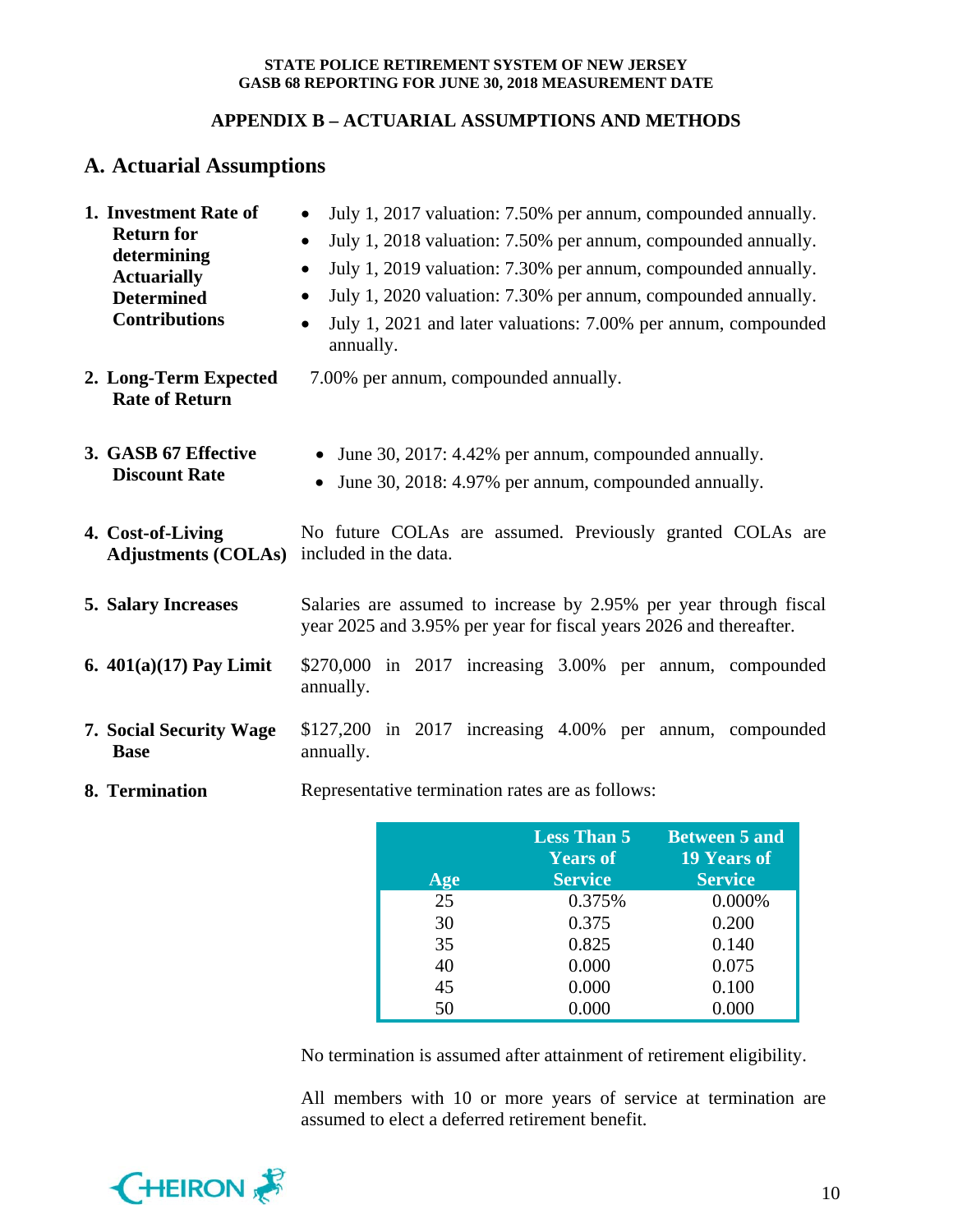#### **APPENDIX B – ACTUARIAL ASSUMPTIONS AND METHODS**

**9. Disability Representative disability rates are as follows:** 

| Age | <b>Ordinary</b><br><b>Disability</b> | <b>Accidental</b><br><b>Disability</b> |
|-----|--------------------------------------|----------------------------------------|
| 25  | 0.041%                               | 0.025%                                 |
| 30  | 0.061                                | 0.053                                  |
| 35  | 0.169                                | 0.194                                  |
| 40  | 0.172                                | 0.208                                  |
| 45  | 0.218                                | 0.214                                  |
| 50  | 0.375                                | 0.220                                  |

No ordinary disability is assumed after attainment of special retirement eligibility at 25 years of service.

Accidental disability rates apply at all ages until the mandatory retirement age of 55.

Members retiring under the ordinary disability decrement with less than four years of service are assumed to receive a return of aggregate contributions.

Members retiring under the ordinary disability decrement with 20 or more years of service are assumed to receive the involuntary disability retirement benefit.

Members are assumed to receive the greater of the applicable disability benefit or the service or special retirement benefit, depending on eligibility.

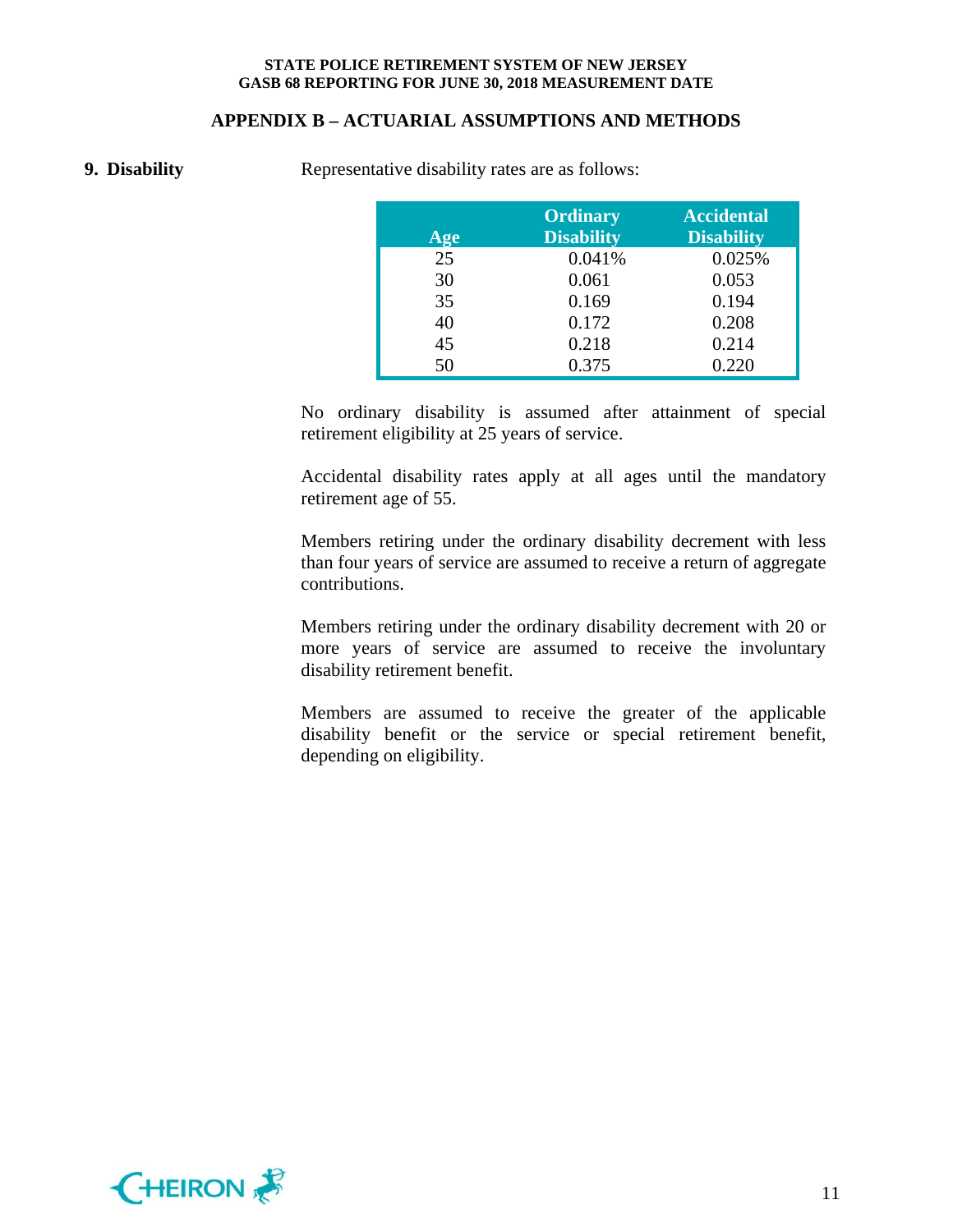## **APPENDIX B – ACTUARIAL ASSUMPTIONS AND METHODS**

**10. Mortality Healthy Mortality: RP-2000 Combined Healthy Mortality Tables** (unadjusted for females and set back 3 years for males) projected on a generational basis from the base year of 2000 to 2013 using Projection Scale BB and the Conduent Modified 2014 Projection scale thereafter. These tables are also used for purposes of the preretirement ordinary death benefit.

> Disabled Mortality: RP-2000 Combined Healthy Mortality Tables (set forward 5 years for males and females) without projection.

> Representative mortality rates for purposes of the pre-retirement accidental death benefit are as follows:

| Age | <b>Rates</b> |
|-----|--------------|
| 25  | 0.040%       |
| 30  | 0.050        |
| 35  | 0.050        |
| 40  | 0.050        |
| 45  | 0.060        |
| 50  | 0.090        |

No mortality improvement is assumed for purposes of the preretirement accidental death benefit.

For purposes of pre-retirement accidental death benefits based on Adjusted Final Compensation, the benefit is assumed to increase at the same rate as active salaries.

**11. Retirement** For those with 25 years of service or less:

| <b>Service</b> | <b>Rates</b> |
|----------------|--------------|
| 20             | 2.000%       |
| 21             | 0.500        |
| 22             | 0.000        |
| 23             | 0.000        |
| 24             | 0.000        |
| 25             | 50.000       |

For those with more than 25 years of service:

| Age           | <b>Rates</b> |
|---------------|--------------|
| 42 or younger | 5.000%       |
| 43-47         | 28,000       |
| 48-53         | 33.000       |
| 54            | 61.000       |

Mandatory retirement at age 55.

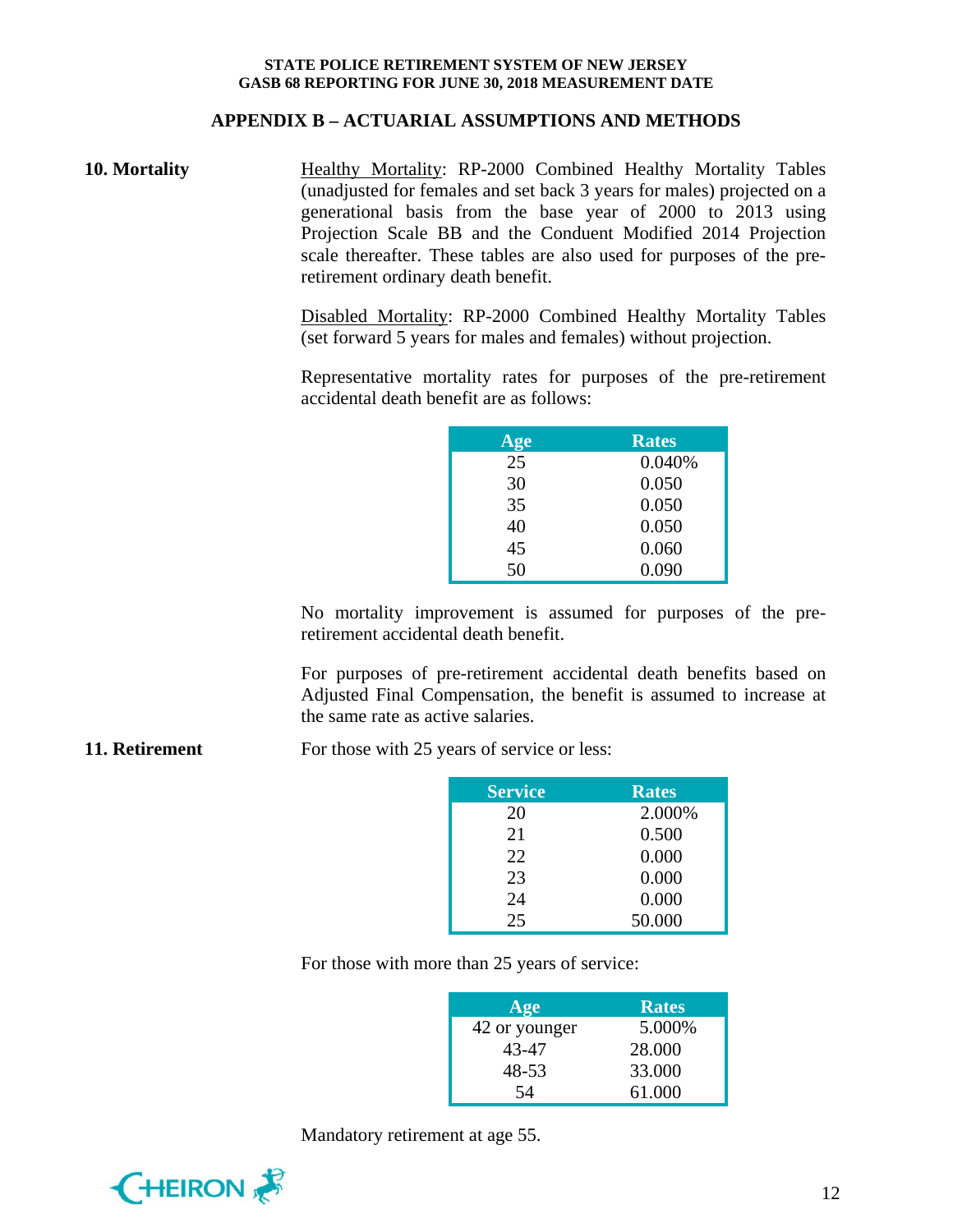# **APPENDIX B – ACTUARIAL ASSUMPTIONS AND METHODS**

| <b>12. Family Composition</b><br><b>Assumptions</b> | For members not currently in receipt, 83.3% of members are assumed<br>married to spouses of the opposite sex. Males are assumed to be three<br>years older than females.                                                                                                                                                                          |  |  |  |  |
|-----------------------------------------------------|---------------------------------------------------------------------------------------------------------------------------------------------------------------------------------------------------------------------------------------------------------------------------------------------------------------------------------------------------|--|--|--|--|
|                                                     | For purposes of the post-retirement death benefit for members<br>currently in receipt, beneficiary status is based on the beneficiary<br>allowance reported. If no beneficiary date of birth is provided, the<br>beneficiary is assumed to be the member's spouse of the opposite sex<br>with males assumed to be three years older than females. |  |  |  |  |
|                                                     | No additional dependent children or parents are assumed.                                                                                                                                                                                                                                                                                          |  |  |  |  |
|                                                     | For current dependents receiving a pre-retirement accidental death<br>benefit, those under age 24 are assumed to receive a benefit until age<br>24 while those over age 24 are assumed to receive a benefit for the<br>remainder of their lifetime.                                                                                               |  |  |  |  |
|                                                     | For current dependents receiving a benefit other than a pre-retirement<br>accidental death benefit, those under age 18 are assumed to receive a<br>benefit until age 18 while those over age 18 are assumed to receive a<br>benefit for the remainder of their lifetime.                                                                          |  |  |  |  |
| 13. Data                                            | Information provided by the prior actuary was relied upon for the<br>purposes of setting the status of and valuing non-contributing active<br>records.                                                                                                                                                                                            |  |  |  |  |
|                                                     | Per information provided by the prior actuary, non-contributing active<br>records with an enrollment date of June 10, 2017 were assumed to be<br>contributing members with the same salary and maintenance amount<br>as the lowest paid contributing active records.                                                                              |  |  |  |  |
|                                                     | For current beneficiaries with missing data, reasonable assumptions<br>were made based on the information available in prior years.                                                                                                                                                                                                               |  |  |  |  |
|                                                     | Inactives receiving benefits according to the 2016 data but omitted<br>from the 2017 data are assumed to have died without a beneficiary.                                                                                                                                                                                                         |  |  |  |  |

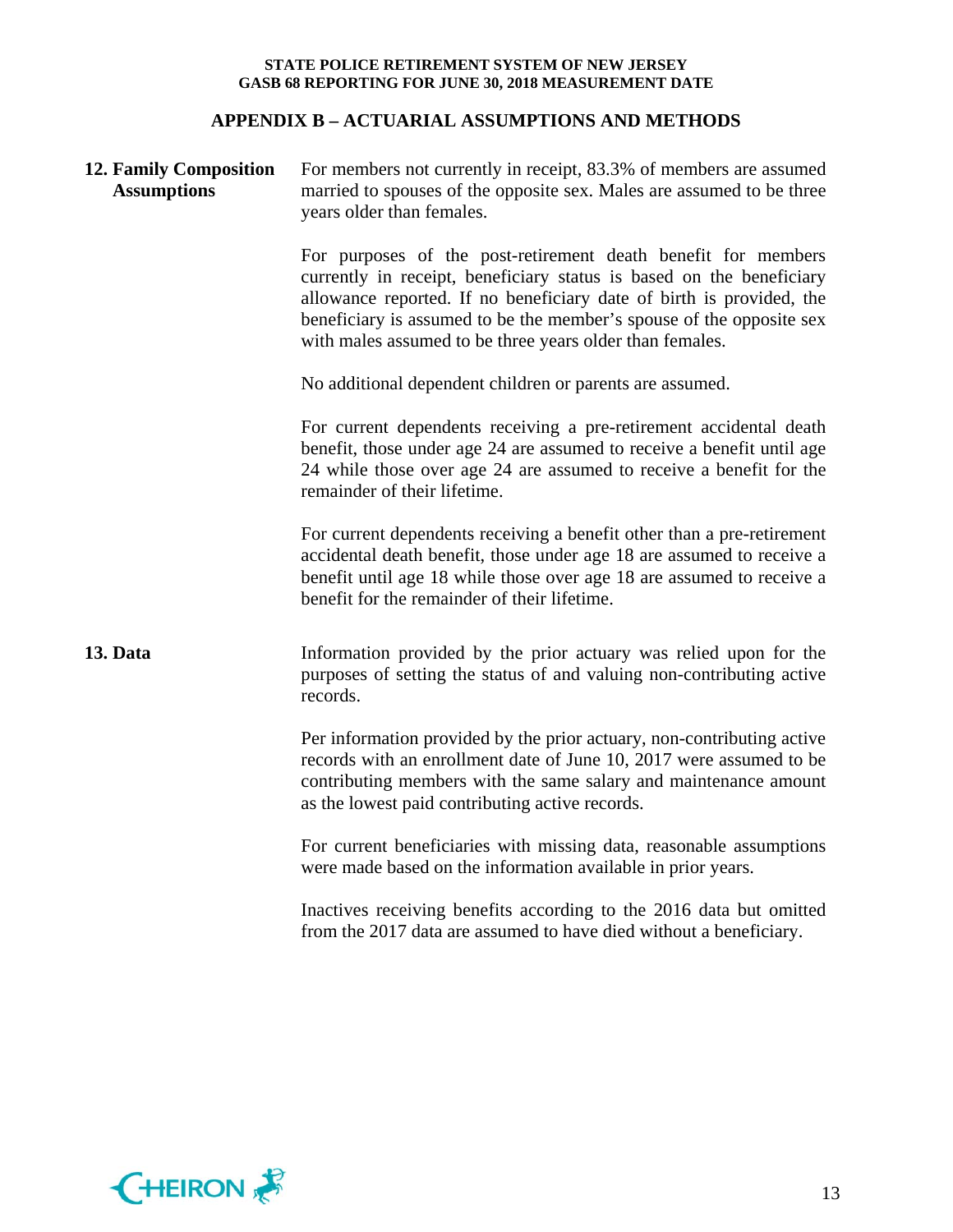## **APPENDIX B – ACTUARIAL ASSUMPTIONS AND METHODS**

# **B. Actuarial Methods**

The actuarial methods used for determining State contributions are described as follows.

## **1. Actuarial Cost Method**

The actuarial cost method for funding calculations is the Projected Unit Credit Cost Method.

The actuarial liability is calculated as the actuarial present value of the projected benefits linearly allocated to periods prior to the valuation year based on service. The unfunded actuarial liability is the actuarial liability on the valuation date less the actuarial value of assets.

In accordance with Chapter 78, P.L. 2011:

- Beginning with the July 1, 2010 actuarial valuation, the accrued liability contribution shall be computed so that if the contribution is paid annually in level dollars, it will amortize the unfunded accrued liability over an open 30 year period.
- Beginning with the July 1, 2019 actuarial valuation, the accrued liability contribution shall be computed so that if the contribution is paid annually in level dollars, it will amortize the unfunded accrued liability over a closed 30 year period (i.e., for each subsequent actuarial valuation the amortization period shall decrease by one year).
- Beginning with the July 1, 2029 actuarial valuation, when the remaining amortization period reaches 20 years, any increase or decrease in the unfunded accrued liability as a result of actuarial losses or gains for subsequent valuation years shall serve to increase or decrease, respectively, the amortization period for the unfunded accrued liability, unless an increase in the amortization period will cause it to exceed 20 years. If an increase in the amortization period as a result of actuarial losses for a valuation year would exceed 20 years, the accrued liability contribution shall be computed for the valuation year using a 20 year amortization period.

To the extent that the amortization period remains an open period in future years and depending upon the specific circumstances, it should be noted that in the absence of emerging actuarial gains or contributions made in excess of the actuarially determined contribution, any existing unfunded accrued liability may not be fully amortized in the future.

### **2. Asset Valuation Method**

For the purposes of determining contribution rates, an actuarial value of assets is used that dampens the volatility in the market value of assets, resulting in a smoother pattern of contributions.

The actuarial value of assets is adjusted to reflect actual contributions and benefit payments, an assumed rate of return on the previous year's assets and current year's cash flow at the prior year's actuarial valuation interest rate, with a further adjustment to reflect 20% of the difference between the resulting value and the actual market value of Plan assets.

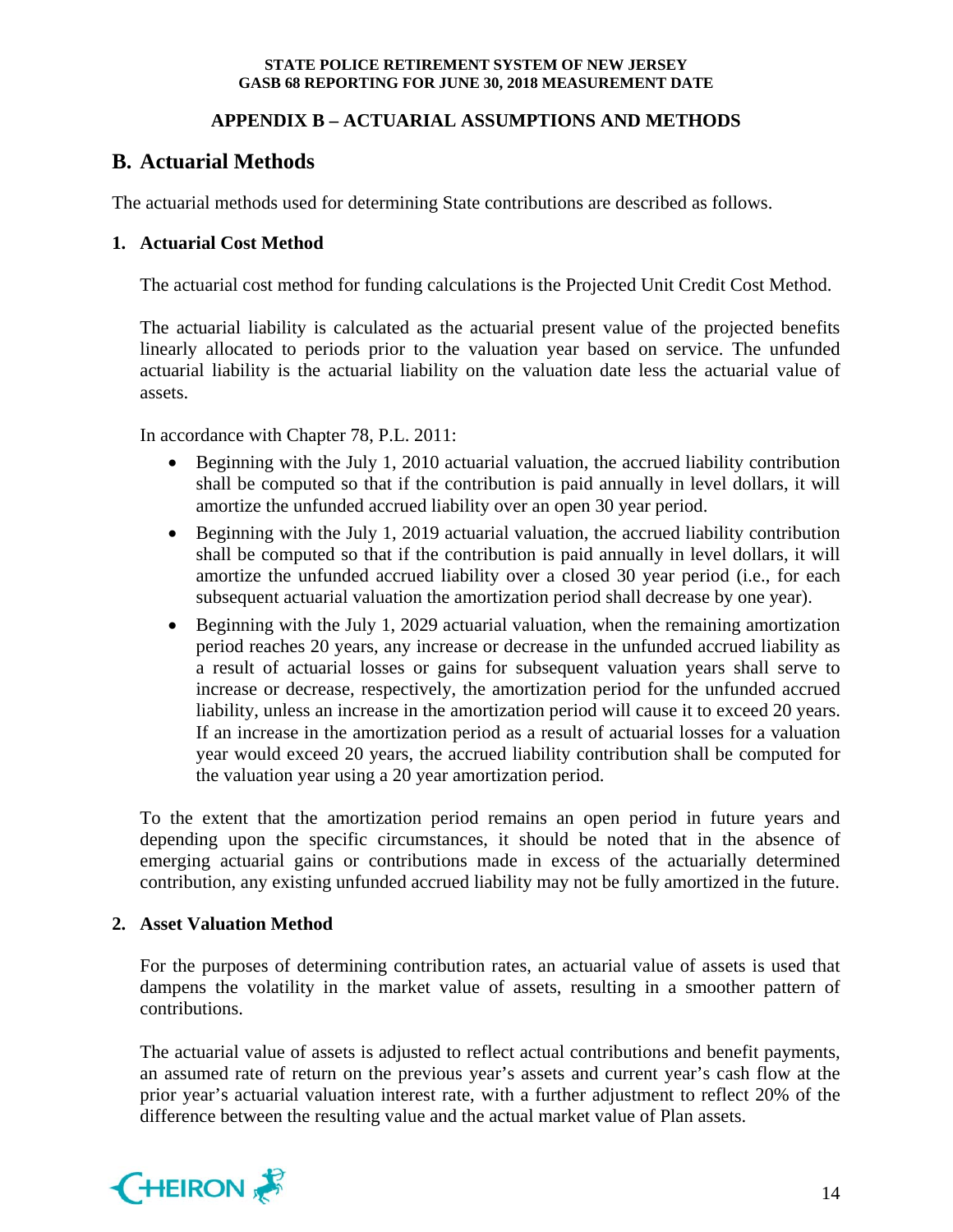## **APPENDIX B – ACTUARIAL ASSUMPTIONS AND METHODS**

## **3. State Contribution Payable Dates**

Prior to FYE 2018, it is assumed the State would make pension contributions the June  $30<sup>th</sup>$ following the valuation date. Effective with FYE 2018, Chapter 83, P.L. 2016 requires the State to make pension contributions on a quarterly basis: at least 25 percent by September 30, at least 50 percent by December 31, at least 75 percent by March 31, and at least 100 percent by June 30. As such, contributions are assumed to be made on a quarterly basis.

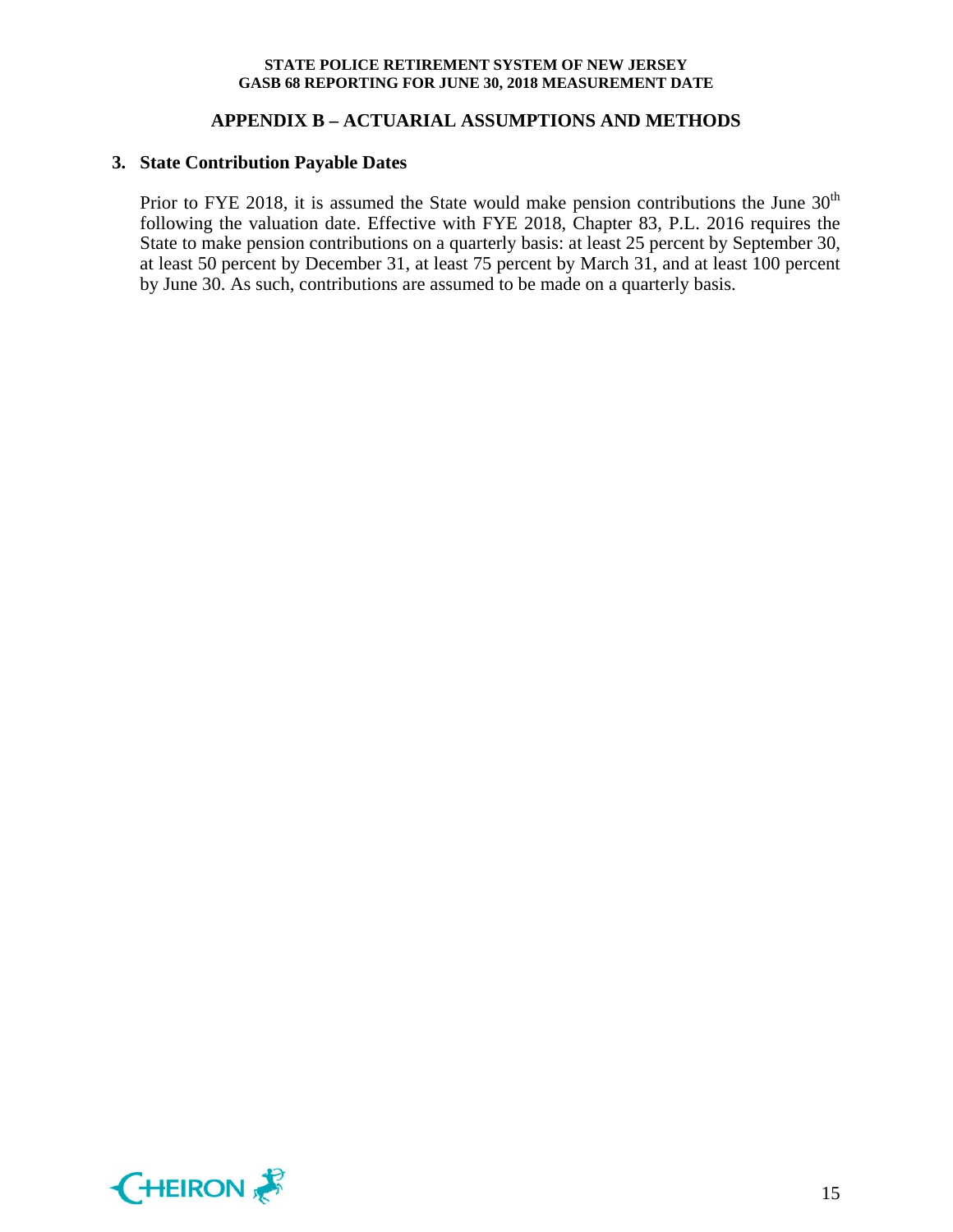## **APPENDIX C – SUMMARY OF PLAN PROVISIONS**

This summary of Plan provisions provides an overview of the major provisions of the SPRS used in the actuarial valuation. It is not intended to replace the more precise language of the NJ State Statutes, Title 53, Chapter 5A, and if there is any difference between the description of the plan herein and the actual language in the NJ State Statutes, the NJ State Statutes will govern.

## **1. Eligibility of Membership**

All members of the former State Police and Benevolent Fund and full-time commissioned officers, non-commissioned officers or troopers of the Division of State Police. Membership is a condition of employment.

## **2. Plan Year**

The 12-month period beginning on July 1 and ending on June 30.

## **3. Service Credit**

Service rendered while a member as described above.

## **4. Credited Service**

A year is credited for each year of service as an officer or trooper in the State Police.

### **5. Compensation**

Base salary in accordance with established salary policies of the state for all employees in the same position. Compensation does not include individual salary adjustments granted primarily in anticipation of the retirement or for temporary or extracurricular duties beyond the regular work day or shift. Effective June 30, 1996, Chapter 113, P. L. 1997 provided that the amount of compensation used for employer and member contributions and benefits under the program cannot exceed the compensation limitation of Section  $401(a)(17)$  of the Internal Revenue Code. Chapter 1, P. L. 2010 provides that for members hired on or after May 22, 2010, the amount of compensation used for employer and member contributions and benefits under the System cannot exceed the annual maximum wage contribution base for Social Security, pursuant to the Federal Insurance Contributions Act.

### **6. Final Compensation**

Average compensation received by the member in the last 12 months of credited service preceding retirement or death. Such term includes the value of the member's maintenance allowance for the same period. Chapter 1, P. L. 2010 provides that for members hired on or after May 22, 2010, Final Compensation means the average annual compensation for service for which contributions are made during any three fiscal years of membership providing the largest possible benefit to the member or the member's beneficiary.

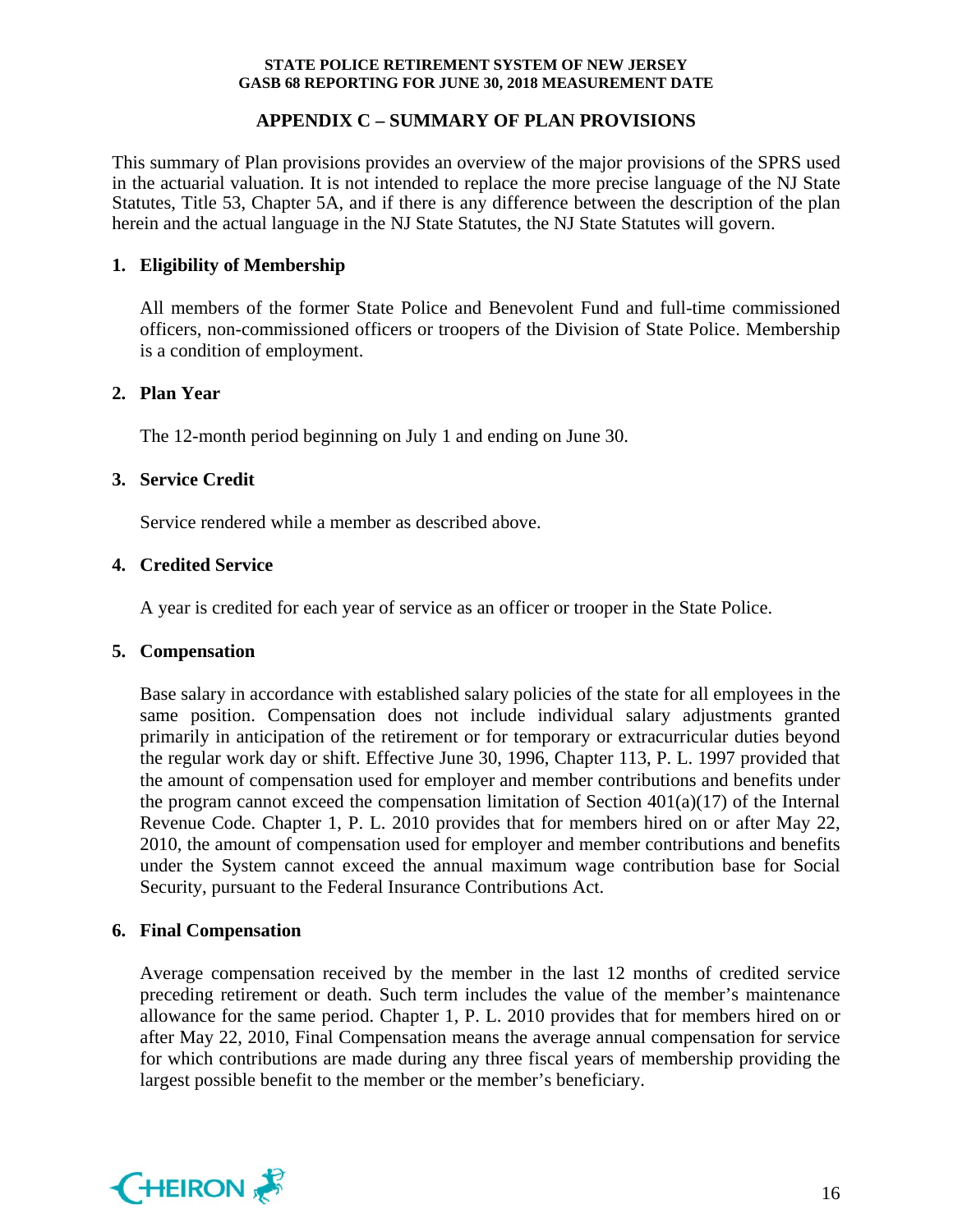## **APPENDIX C – SUMMARY OF PLAN PROVISIONS**

### **7. Aggregate Contributions**

The sum of all amounts deducted from the compensation of a member or contributed by him or on his behalf.

### **8. Member Contributions**

Each member contributes 9.0% of base salary. For contribution purposes, compensation does not include overtime, bonuses, maintenance or any adjustments before retirement.

### **9. Adjusted Final Compensation**

For purposes of the pre-retirement accidental death benefit, the amount of compensation or compensation as adjusted, as the case may be, increased by the same percentage increase which is applied in any adjustments of the compensation schedule of active members after the member's death and before the date on which the deceased member of the retirement system would have accrued 25 years of service under an assumption of continuous service, at which time that amount will become fixed. Adjustments to compensation or adjusted compensation shall take effect at the same time as any adjustments in the compensation schedule of active members.

#### **10. Benefits**

### **a) Service and Special Retirement:**

Mandatory retirement at age 55. Voluntary retirement prior to age 55.

(1) Service Retirement: 20 years of service credit, or members as of August 29, 1985 who would not have 20 years of service credit at age 55.

Benefit is an annual retirement allowance equal to 50% of final compensation.

(2) Special Retirement: 25 years of service credit.

Benefit is an annual retirement allowance equal to 65% of final compensation, plus 1% for each year of service credit in excess of 25 years, to a maximum of 70% of final compensation.

(3) Members as of August 29, 1985 who would have 20 years of service credit but not 25 years at age 55.

Benefit is an annual retirement allowance equal to 50% of final compensation, plus 3% for each year of service credit in excess of 20 years.

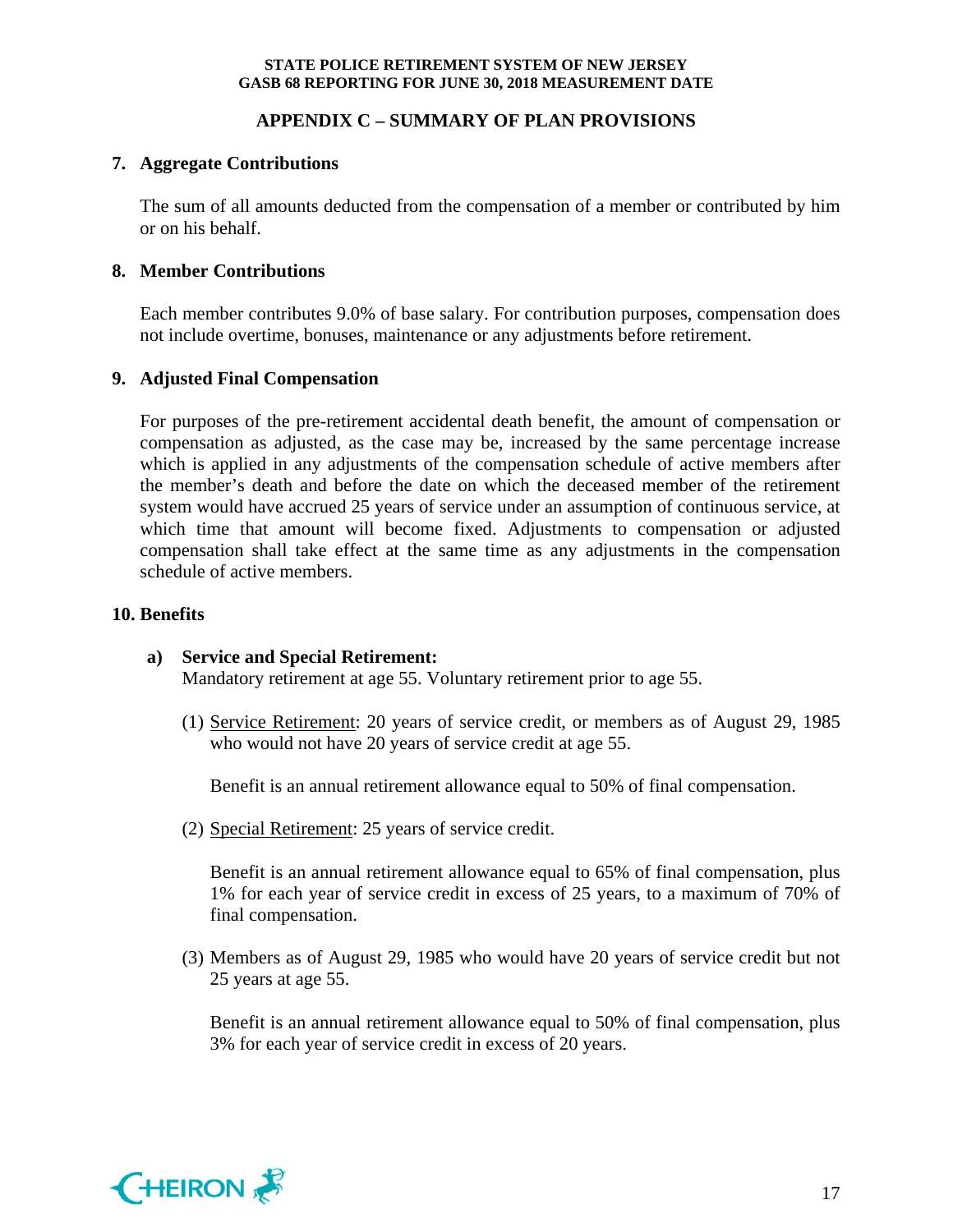## **APPENDIX C – SUMMARY OF PLAN PROVISIONS**

### **b) Deferred Retirement:**

Termination of service prior to age 55 with 10 years of service credit.

Benefit is either a refund of aggregate contributions, or a deferred life annuity beginning at age 55 equal to 2% of final compensation for each year of service credit up to 25 years.

For members who die during the deferral period, the benefit is a return of aggregate contributions.

### **c) Non-Vested Termination:**

Termination of service prior to age 55 and less than 10 years of service credit.

Benefit is a return of aggregate contributions.

### **d) Death Benefits**

- (1) Ordinary Death Before Retirement: Death of an active member of the plan. Benefit is equal to:
	- a) Lump sum payment equal to 350% of final compensation, also known as the noncontributory group life insurance benefit, plus
	- b) Spousal life annuity of 50% of final compensation payable until spouse's death or remarriage. If there is no surviving spouse, or upon death or remarriage, a total of 20% (35%, 50%) of final compensation payable to one (two, three or more) dependent child(ren). If there is no surviving spouse or dependent child(ren),  $25\%$  (40%) of final compensation to one (two) dependent parent(s). If there is no surviving spouse, dependent child(ren) or parent(s), the benefit is a refund of accumulated contributions.
- (2) Accidental Death Before Retirement: Death of an active member of the plan resulting during performance of duties. Benefit is equal to:
	- a) Lump sum payment equal to 350% of final compensation, also known as the noncontributory group life insurance benefit, plus
	- b) Spousal life annuity of 70% of final compensation or adjusted final compensation (if appropriate) payable until spouse's death. If there is no surviving spouse, or upon death of the surviving spouse, 70% of final compensation or adjusted final compensation (if appropriate) payable to surviving children in equal shares. If there is no surviving spouse or dependent children, 25% (40%) of final compensation or adjusted final compensation (if appropriate) to one (two) dependent parents. If there is no surviving spouse, dependent child(ren) or parent(s), the benefit is a refund of accumulated contributions.

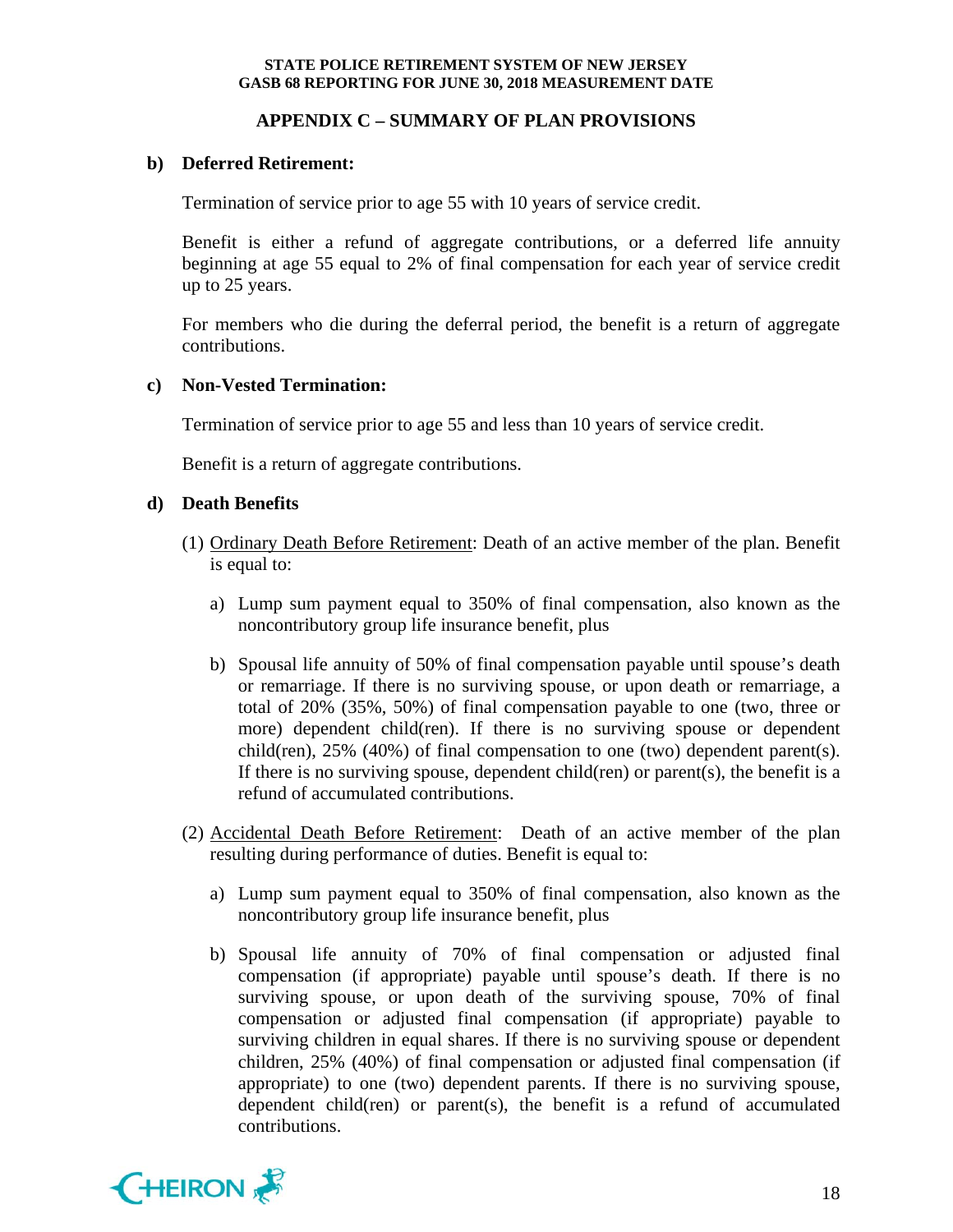## **APPENDIX C – SUMMARY OF PLAN PROVISIONS**

- (3) Death After Retirement: Death of a retired member of the plan. Benefit is equal to:
	- a) Lump sum payment equal to 50% of final compensation for a member retired under service, special or deferred retirement. For a member receiving a disability benefit, lump sum payment of 350% of final compensation if death occurs prior to age 55 and 50% of final compensation if death occurs after age 55. This benefit is also known as the noncontributory group life insurance benefit, plus
	- b) Spousal life annuity of 50% of final compensation payable until spouse's death or remarriage. If there is no surviving spouse, or upon death or remarriage, a total of 20% (35%, 50%) of final compensation payable to one (two, three or more) dependent child(ren). Previously granted COLAs also apply.

## **e) Disability Retirement**

(1) Ordinary Disability Retirement: Four years of service credit and mentally or physically incapacitated for the performance of his usual duty and of any other available duty in the Division of State Police and such incapacity is likely to be permanent.

Benefit is an immediate life annuity equal to the greater of:

- a) 40% of final compensation, or
- b) 1.5% of final compensation for each year of service credit.
- (2) Involuntary Ordinary Disability Retirement: Ordinary Disability Retirement applied for by the employer.

Benefit is an immediate life annuity equal to:

- a) For members with 20 years of service credit but less than 25 years, 50% of final compensation plus 3% of final compensation for each year of service credit in excess of 20 years, to a maximum of 65% of final compensation.
- b) For all other members, the Ordinary Disability benefit.
- (3) Accidental Disability Retirement: Totally and permanently disabled as a direct result of a traumatic event occurring during and as a result of his regular or assigned duties and such member is mentally or physically incapacitated for the performance of his usual duties in the Division of State Police.

Benefit is an immediate life annuity equal to 2/3 of annual rate of compensation, including the maintenance allowance, at the time of the traumatic event or retirement, whichever is greater.

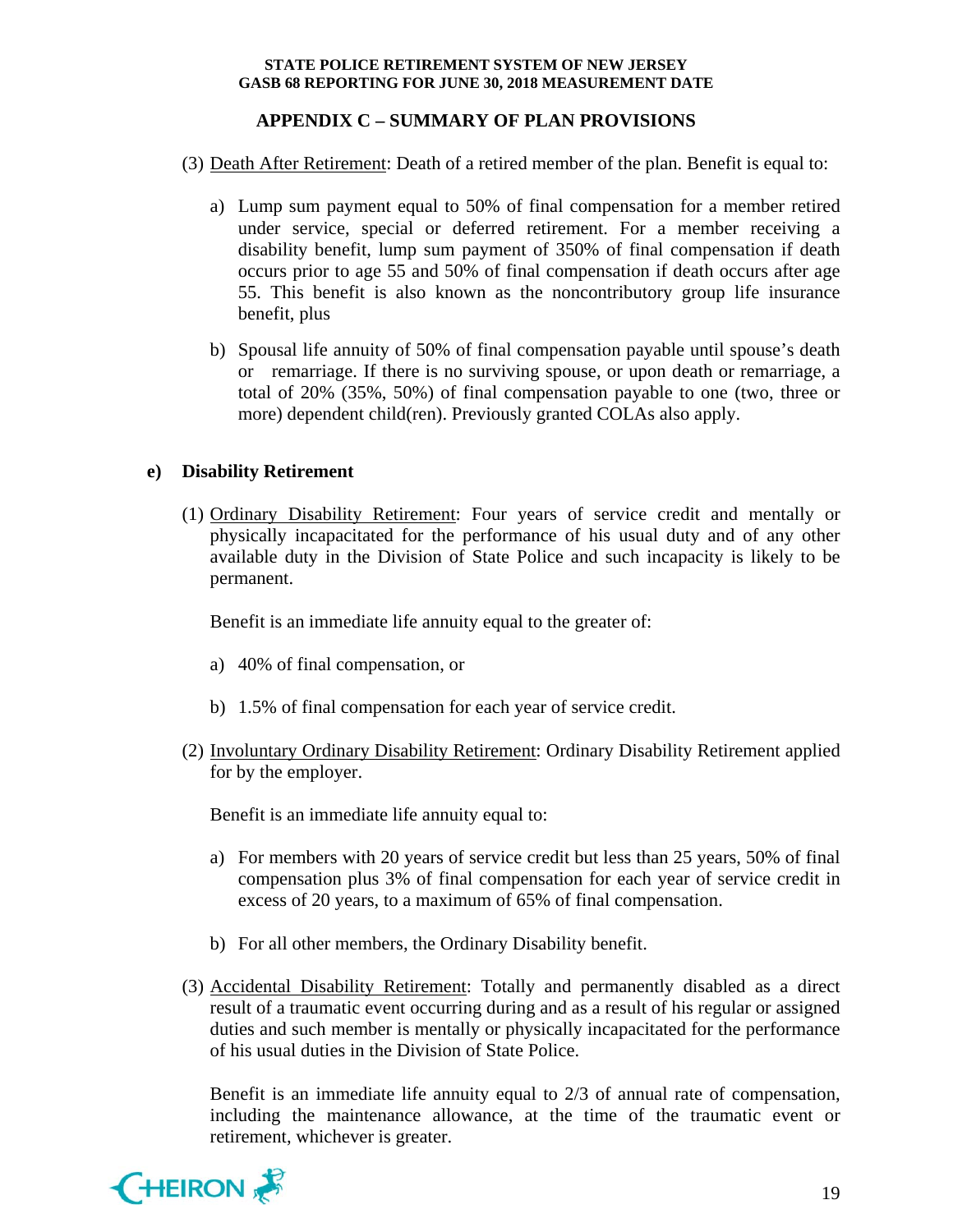## **APPENDIX C – SUMMARY OF PLAN PROVISIONS**

## **11. Forms of Payment**

No optional forms of payment available.

# **12. Changes in Plan Provisions Since Last Valuation**

None.

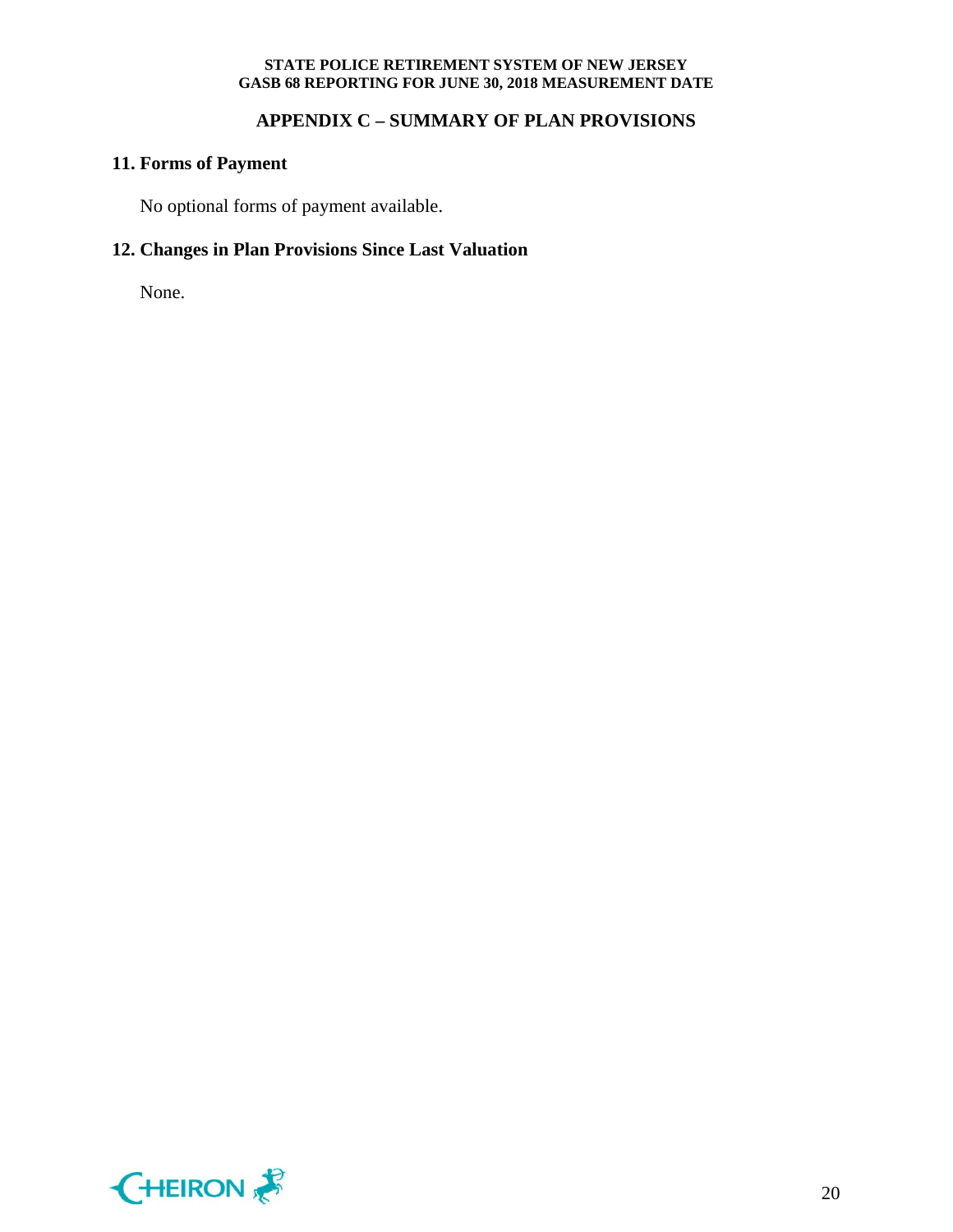### **APPENDIX D – DETERMINATION OF DISCOUNT RATE**

**Table 1 - Projection of the Pension Plan's Fiduciary Net Position** (In Thousands) Projections Commence June 30, 2018

| Year           | Projected<br><b>Beginning</b><br><b>Fiduciary Net</b><br><b>Position</b> | Projected<br>Member<br><b>Contributions</b> | Projected<br><b>Employer</b><br>Contributions | Projected<br><b>Benefit</b><br><b>Payments</b> | Projected<br>Administrative<br><b>Expenses</b> | Projected<br>Investment<br><b>Earnings</b> | <b>Projected Ending</b><br><b>Fiduciary Net</b><br><b>Position</b> |
|----------------|--------------------------------------------------------------------------|---------------------------------------------|-----------------------------------------------|------------------------------------------------|------------------------------------------------|--------------------------------------------|--------------------------------------------------------------------|
|                | (a)                                                                      | (b)                                         | (c)                                           | (d)                                            | (e)                                            | (f)                                        | $(g) = (a) + (b) + (c)$                                            |
|                |                                                                          |                                             |                                               |                                                |                                                |                                            | $(d) - (e) + (f)$                                                  |
| 1              | \$<br>1,790,045                                                          | \$<br>21.968                                | \$<br>82,558                                  | \$<br>226,931                                  | \$<br>385                                      | \$<br>120,400                              | \$<br>1,787,655                                                    |
| 2              | 1,787,655                                                                | 21,613                                      | 87,293                                        | 233,310                                        | 396                                            | 120,124                                    | 1,782,979                                                          |
| 3              | 1,782,979                                                                | 21,011                                      | 94,624                                        | 241,459                                        | 410                                            | 119,685                                    | 1,776,431                                                          |
| $\overline{4}$ | 1,776,431                                                                | 20,424                                      | 99,216                                        | 248,985                                        | 422                                            | 119,067                                    | 1,765,731                                                          |
| 5              | 1,765,731                                                                | 19,938                                      | 109,078                                       | 255,652                                        | 434                                            | 118,328                                    | 1,756,987                                                          |
| 6              | 1,756,987                                                                | 19,147                                      | 114,421                                       | 264,469                                        | 449                                            | 117,524                                    | 1,743,162                                                          |
| 7              | 1,743,162                                                                | 18,453                                      | 119,462                                       | 271,947                                        | 461                                            | 116,406                                    | 1,725,075                                                          |
| 8              | 1,725,075                                                                | 17,986                                      | 125,011                                       | 277,500                                        | 471                                            | 115,077                                    | 1,705,179                                                          |
| 9              | 1,705,179                                                                | 16,984                                      | 131,290                                       | 287,820                                        | 488                                            | 113,457                                    | 1,678,602                                                          |
| 10             | 1,678,602                                                                | 16,002                                      | 136,669                                       | 298,014                                        | 505                                            | 111,352                                    | 1,644,105                                                          |
| 11             | 1,644,105                                                                | 15,239                                      | 142,276                                       | 306,229                                        | 519                                            | 108,774                                    | 1,603,645                                                          |
| 12             | 1,603,645                                                                | 14,237                                      | 148,650                                       | 315,930                                        | 536                                            | 105,739                                    | 1,555,805                                                          |
| 13             | 1,555,805                                                                | 12,747                                      | 154,951                                       | 329,210                                        | 558                                            | 102,045                                    | 1,495,779                                                          |
| 14             | 1,495,779                                                                | 11,314                                      | 157,343                                       | 341,280                                        | 579                                            | 97,440                                     | 1,420,018                                                          |
| 15             | 1,420,018                                                                | 10,286                                      | 159,830                                       | 349,559                                        | 593                                            | 91,881                                     | 1,331,863                                                          |
| 16             | 1,331,863                                                                | 9,258                                       | 163,058                                       | 357,477                                        | 606                                            | 85,486                                     | 1,231,582                                                          |
| 17             | 1,231,582                                                                | 8,179                                       | 166,200                                       | 365,116                                        | 619                                            | 78,248                                     | 1,118,475                                                          |
| 18             | 1,118,475                                                                | 7,436                                       | 169,248                                       | 369,434                                        | 627                                            | 70,236                                     | 995,334                                                            |
| 19             | 995,334                                                                  | 6,939                                       | 172,964                                       | 371,264                                        | 630                                            | 61,633                                     | 864,977                                                            |
| 20             | 864,977                                                                  | 6,412                                       | 177,194                                       | 372,918                                        | 633                                            | 52,544                                     | 727,577                                                            |
| 21             | 727,577                                                                  | 5,559                                       | 181,429                                       | 376,994                                        | 639                                            | 42,867                                     | 579,798                                                            |
| 22             | 579,798                                                                  | 4,462                                       | 184,999                                       | 382,407                                        | 649                                            | 32,391                                     | 418,595                                                            |
| 23             | 418,595                                                                  | 3,475                                       | 188,088                                       | 386,411                                        | 655                                            | 21,015                                     | 244,107                                                            |
| 24             | 244,107                                                                  | 2,470                                       | 191,384                                       | 390,110                                        | 662                                            | 8,725                                      | 55,915                                                             |
| 25             | $\boldsymbol{0}$                                                         | 0                                           | $\boldsymbol{0}$                              | 393,408                                        | 667                                            | $\boldsymbol{0}$                           | $\boldsymbol{0}$                                                   |
| 26             | $\boldsymbol{0}$                                                         | $\boldsymbol{0}$                            | $\boldsymbol{0}$                              | 394,346                                        | 669                                            | $\boldsymbol{0}$                           | $\boldsymbol{0}$                                                   |
| 27             | $\boldsymbol{0}$                                                         | $\boldsymbol{0}$                            | $\boldsymbol{0}$                              | 391,713                                        | 664                                            | $\boldsymbol{0}$                           | $\boldsymbol{0}$                                                   |
| 28             | $\boldsymbol{0}$                                                         | $\boldsymbol{0}$                            | $\boldsymbol{0}$                              | 386,961                                        | 656                                            | $\boldsymbol{0}$                           | $\boldsymbol{0}$                                                   |
| 29             | $\boldsymbol{0}$                                                         | $\mathbf{0}$                                | $\boldsymbol{0}$                              | 381,128                                        | 646                                            | $\boldsymbol{0}$                           | $\boldsymbol{0}$                                                   |
| 30             | $\boldsymbol{0}$                                                         | $\mathbf{0}$                                | $\boldsymbol{0}$                              | 374,586                                        | 635                                            | $\boldsymbol{0}$                           | $\boldsymbol{0}$                                                   |
| 31             | $\boldsymbol{0}$                                                         | $\boldsymbol{0}$                            | $\boldsymbol{0}$                              | 367,524                                        | 623                                            | $\boldsymbol{0}$                           | $\boldsymbol{0}$                                                   |
| 32             | $\boldsymbol{0}$                                                         | $\boldsymbol{0}$                            | $\boldsymbol{0}$                              | 360,148                                        | 611                                            | $\boldsymbol{0}$                           | $\boldsymbol{0}$                                                   |
| 33             | $\boldsymbol{0}$                                                         | $\boldsymbol{0}$                            | $\boldsymbol{0}$                              | 352,512                                        | 598                                            | $\boldsymbol{0}$                           | $\boldsymbol{0}$                                                   |
| 34             | $\boldsymbol{0}$                                                         | $\mathbf{0}$                                | $\boldsymbol{0}$                              | 344,606                                        | 585                                            | $\boldsymbol{0}$                           | $\boldsymbol{0}$                                                   |
| 35             | $\boldsymbol{0}$                                                         | $\mathbf{0}$                                | $\boldsymbol{0}$                              | 336,426                                        | 571                                            | $\boldsymbol{0}$                           | $\boldsymbol{0}$                                                   |
| 36             | $\boldsymbol{0}$                                                         | $\boldsymbol{0}$                            | $\boldsymbol{0}$                              | 327,974                                        | 556                                            | $\boldsymbol{0}$                           | $\boldsymbol{0}$                                                   |
| 37             | $\boldsymbol{0}$                                                         | $\boldsymbol{0}$                            | $\boldsymbol{0}$                              | 319,255                                        | 542                                            | $\boldsymbol{0}$                           | $\boldsymbol{0}$                                                   |
| 38             | $\boldsymbol{0}$                                                         | $\boldsymbol{0}$                            | $\boldsymbol{0}$                              | 310,281                                        | 526                                            | $\boldsymbol{0}$                           | $\boldsymbol{0}$                                                   |
| 39             | $\boldsymbol{0}$                                                         | $\overline{0}$                              | $\mathbf{0}$                                  | 301,069                                        | 511                                            | $\boldsymbol{0}$                           | $\boldsymbol{0}$                                                   |
| 40             | $\boldsymbol{0}$                                                         | $\overline{0}$                              | $\boldsymbol{0}$                              | 291,646                                        | 495                                            | $\boldsymbol{0}$                           | $\boldsymbol{0}$                                                   |
| 41             | $\Omega$                                                                 | $\Omega$                                    | $\Omega$                                      | 282,043                                        | 478                                            | $\Omega$                                   | $\Omega$                                                           |
| 42             | $\boldsymbol{0}$                                                         | 0                                           | $\boldsymbol{0}$                              | 272,294                                        | 462                                            | 0                                          | $\boldsymbol{0}$                                                   |
| 43             | $\boldsymbol{0}$                                                         | $\boldsymbol{0}$                            | $\boldsymbol{0}$                              | 262,436                                        | 445                                            | 0                                          | $\boldsymbol{0}$                                                   |
| 44             | $\boldsymbol{0}$                                                         | 0                                           | $\boldsymbol{0}$                              | 252,506                                        | 428                                            | $\boldsymbol{0}$                           | $\boldsymbol{0}$                                                   |
| 45             | $\boldsymbol{0}$                                                         | 0                                           | $\boldsymbol{0}$                              | 242,541                                        | 411                                            | 0                                          | $\boldsymbol{0}$                                                   |
| 46             | $\boldsymbol{0}$                                                         | 0                                           | $\boldsymbol{0}$                              | 232,569                                        | 394                                            | $\boldsymbol{0}$                           | $\boldsymbol{0}$                                                   |
| 47             | $\boldsymbol{0}$                                                         | 0                                           | $\boldsymbol{0}$                              | 222,618                                        | 378                                            | 0                                          | $\boldsymbol{0}$                                                   |
| 48             | $\boldsymbol{0}$                                                         | 0                                           | $\boldsymbol{0}$                              | 212,703                                        | 361                                            | 0                                          | $\boldsymbol{0}$                                                   |
| 49             | $\boldsymbol{0}$                                                         | $\boldsymbol{0}$                            | $\boldsymbol{0}$                              | 202,839                                        | 344                                            | $\boldsymbol{0}$                           | $\boldsymbol{0}$                                                   |

50 0 0 0 193,030 327 0 0

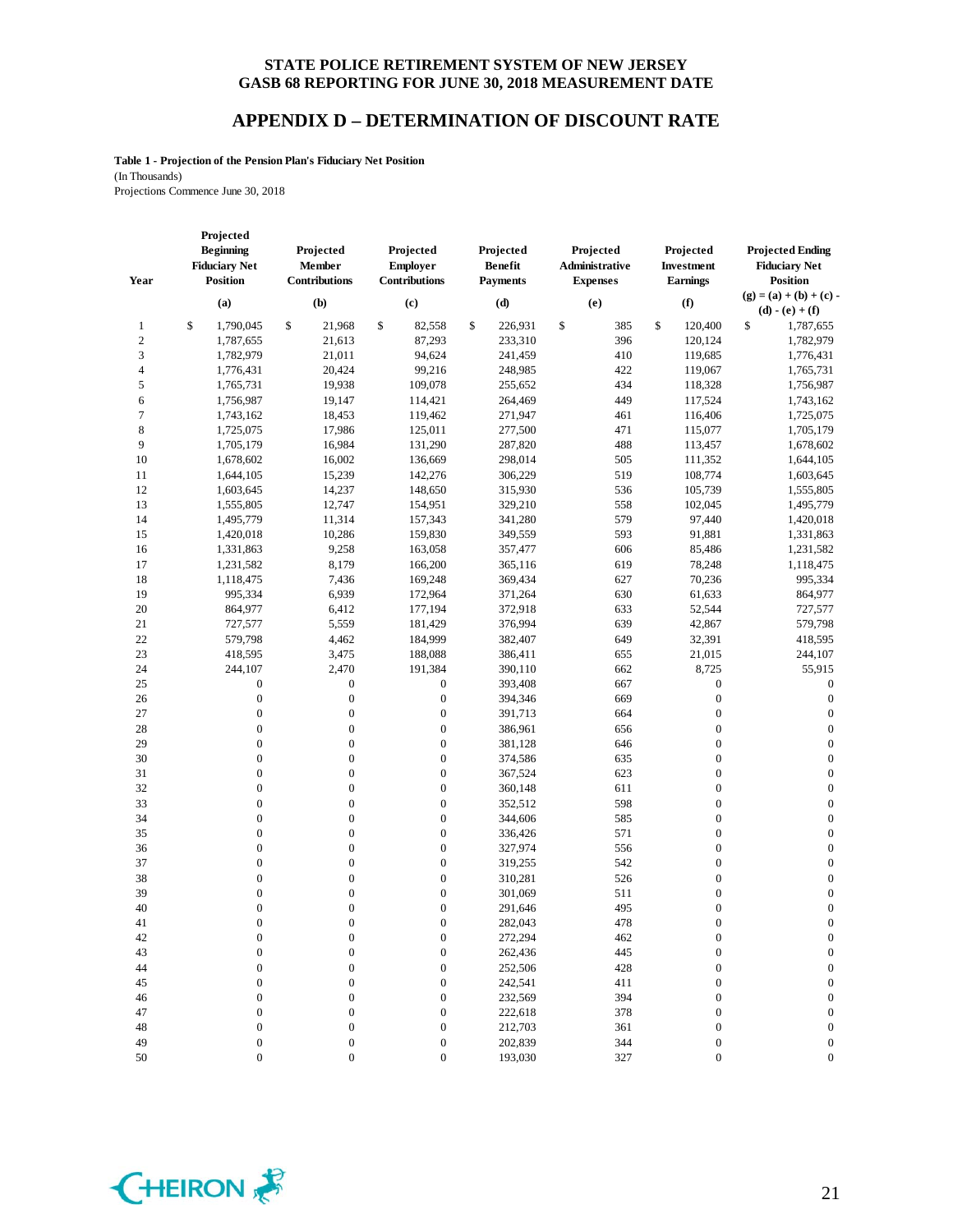#### **APPENDIX D – DETERMINATION OF DISCOUNT RATE**

**Table 1 - Projection of the Pension Plan's Fiduciary Net Position** (In Thousands) Projections Commence June 30, 2018

| Year | Projected<br><b>Beginning</b><br><b>Fiduciary Net</b><br><b>Position</b> | Projected<br>Member<br><b>Contributions</b> | Projected<br><b>Employer</b><br><b>Contributions</b> | Projected<br><b>Benefit</b><br><b>Payments</b> | Projected<br>Administrative<br><b>Expenses</b> | Projected<br>Investment<br><b>Earnings</b> | <b>Projected Ending</b><br><b>Fiduciary Net</b><br><b>Position</b> |
|------|--------------------------------------------------------------------------|---------------------------------------------|------------------------------------------------------|------------------------------------------------|------------------------------------------------|--------------------------------------------|--------------------------------------------------------------------|
|      | (a)                                                                      | (b)                                         | (c)                                                  | (d)                                            | (e)                                            | (f)                                        | $(g) = (a) + (b) + (c)$                                            |
|      |                                                                          |                                             |                                                      |                                                |                                                |                                            | $(d) - (e) + (f)$                                                  |
| 51   | $\boldsymbol{0}$                                                         | $\boldsymbol{0}$                            | $\boldsymbol{0}$                                     | 183,276                                        | 311                                            | $\boldsymbol{0}$                           | $\boldsymbol{0}$                                                   |
| 52   | $\boldsymbol{0}$                                                         | $\boldsymbol{0}$                            | $\boldsymbol{0}$                                     | 173,578                                        | 294                                            | $\boldsymbol{0}$                           | $\boldsymbol{0}$                                                   |
| 53   | $\boldsymbol{0}$                                                         | $\boldsymbol{0}$                            | $\boldsymbol{0}$                                     | 163,939                                        | 278                                            | $\boldsymbol{0}$                           | $\boldsymbol{0}$                                                   |
| 54   | $\boldsymbol{0}$                                                         | $\boldsymbol{0}$                            | $\boldsymbol{0}$                                     | 154,360                                        | 262                                            | $\boldsymbol{0}$                           | $\boldsymbol{0}$                                                   |
| 55   | $\boldsymbol{0}$                                                         | $\boldsymbol{0}$                            | $\mathbf{0}$                                         | 144,853                                        | 246                                            | $\boldsymbol{0}$                           | $\boldsymbol{0}$                                                   |
| 56   | $\boldsymbol{0}$                                                         | $\boldsymbol{0}$                            | $\boldsymbol{0}$                                     | 135,428                                        | 230                                            | $\boldsymbol{0}$                           | $\boldsymbol{0}$                                                   |
| 57   | $\boldsymbol{0}$                                                         | $\boldsymbol{0}$                            | $\mathbf{0}$                                         | 126,102                                        | 214                                            | $\boldsymbol{0}$                           | $\boldsymbol{0}$                                                   |
| 58   | $\boldsymbol{0}$                                                         | $\boldsymbol{0}$                            | $\boldsymbol{0}$                                     | 116,896                                        | 198                                            | $\boldsymbol{0}$                           | $\boldsymbol{0}$                                                   |
| 59   | $\boldsymbol{0}$                                                         | $\boldsymbol{0}$                            | $\boldsymbol{0}$                                     | 107,843                                        | 183                                            | $\boldsymbol{0}$                           | $\boldsymbol{0}$                                                   |
| 60   | $\boldsymbol{0}$                                                         | $\boldsymbol{0}$                            | $\boldsymbol{0}$                                     | 98,971                                         | 168                                            | $\boldsymbol{0}$                           | $\boldsymbol{0}$                                                   |
| 61   | $\boldsymbol{0}$                                                         | $\boldsymbol{0}$                            | $\boldsymbol{0}$                                     | 90,322                                         | 153                                            | $\boldsymbol{0}$                           | $\boldsymbol{0}$                                                   |
| 62   | $\boldsymbol{0}$                                                         | $\boldsymbol{0}$                            | $\boldsymbol{0}$                                     | 81,932                                         | 139                                            | $\boldsymbol{0}$                           | $\boldsymbol{0}$                                                   |
| 63   | $\boldsymbol{0}$                                                         | $\boldsymbol{0}$                            | $\boldsymbol{0}$                                     | 73,842                                         | 125                                            | $\boldsymbol{0}$                           | $\boldsymbol{0}$                                                   |
| 64   | $\boldsymbol{0}$                                                         | $\boldsymbol{0}$                            | $\mathbf{0}$                                         | 66,093                                         | 112                                            | $\boldsymbol{0}$                           | $\boldsymbol{0}$                                                   |
| 65   | $\boldsymbol{0}$                                                         | $\boldsymbol{0}$                            | $\boldsymbol{0}$                                     | 58,723                                         | 100                                            | $\boldsymbol{0}$                           | $\boldsymbol{0}$                                                   |
| 66   | $\boldsymbol{0}$                                                         | $\boldsymbol{0}$                            | $\boldsymbol{0}$                                     | 51,763                                         | 88                                             | $\boldsymbol{0}$                           | $\boldsymbol{0}$                                                   |
| 67   | $\boldsymbol{0}$                                                         | $\boldsymbol{0}$                            | $\boldsymbol{0}$                                     | 45,246                                         | 77                                             | $\boldsymbol{0}$                           | $\boldsymbol{0}$                                                   |
| 68   | $\boldsymbol{0}$                                                         | $\boldsymbol{0}$                            | $\boldsymbol{0}$                                     | 39,198                                         | 66                                             | $\boldsymbol{0}$                           | $\boldsymbol{0}$                                                   |
| 69   | $\boldsymbol{0}$                                                         | $\boldsymbol{0}$                            | $\mathbf{0}$                                         | 33,637                                         | 57                                             | $\boldsymbol{0}$                           | $\boldsymbol{0}$                                                   |
| 70   | $\boldsymbol{0}$                                                         | $\boldsymbol{0}$                            | $\boldsymbol{0}$                                     | 28,577                                         | 48                                             | $\boldsymbol{0}$                           | $\boldsymbol{0}$                                                   |
| 71   | $\boldsymbol{0}$                                                         | $\boldsymbol{0}$                            | $\boldsymbol{0}$                                     | 24,026                                         | 41                                             | $\boldsymbol{0}$                           | $\boldsymbol{0}$                                                   |
| 72   | $\boldsymbol{0}$                                                         | $\boldsymbol{0}$                            | $\boldsymbol{0}$                                     | 19,982                                         | 34                                             | $\boldsymbol{0}$                           | $\boldsymbol{0}$                                                   |
| 73   | $\boldsymbol{0}$                                                         | $\boldsymbol{0}$                            | $\boldsymbol{0}$                                     | 16,432                                         | 28                                             | $\boldsymbol{0}$                           | $\boldsymbol{0}$                                                   |
| 74   | $\boldsymbol{0}$                                                         | $\boldsymbol{0}$                            | $\mathbf{0}$                                         | 13,358                                         | 23                                             | $\boldsymbol{0}$                           | $\boldsymbol{0}$                                                   |
| 75   | $\boldsymbol{0}$                                                         | $\boldsymbol{0}$                            | $\boldsymbol{0}$                                     | 10,730                                         | 18                                             | $\boldsymbol{0}$                           | $\boldsymbol{0}$                                                   |
| 76   | $\boldsymbol{0}$                                                         | $\boldsymbol{0}$                            | $\boldsymbol{0}$                                     | 8,515                                          | 14                                             | $\boldsymbol{0}$                           | $\boldsymbol{0}$                                                   |
| 77   | $\boldsymbol{0}$                                                         | $\boldsymbol{0}$                            | $\boldsymbol{0}$                                     | 6,671                                          | 11                                             | $\boldsymbol{0}$                           | $\boldsymbol{0}$                                                   |
| 78   | $\boldsymbol{0}$                                                         | $\boldsymbol{0}$                            | $\boldsymbol{0}$                                     | 5,158                                          | 9                                              | $\boldsymbol{0}$                           | $\boldsymbol{0}$                                                   |
| 79   | $\boldsymbol{0}$                                                         | $\boldsymbol{0}$                            | $\mathbf{0}$                                         | 3,933                                          | $\tau$                                         | $\boldsymbol{0}$                           | $\boldsymbol{0}$                                                   |
| 80   | $\boldsymbol{0}$                                                         | $\boldsymbol{0}$                            | $\boldsymbol{0}$                                     | 2,955                                          | 5                                              | $\boldsymbol{0}$                           | $\boldsymbol{0}$                                                   |
| 81   | $\boldsymbol{0}$                                                         | $\boldsymbol{0}$                            | $\boldsymbol{0}$                                     | 2,186                                          | $\overline{4}$                                 | $\boldsymbol{0}$                           | $\boldsymbol{0}$                                                   |
| 82   | $\boldsymbol{0}$                                                         | $\boldsymbol{0}$                            | $\mathbf{0}$                                         | 1,591                                          | 3                                              | $\boldsymbol{0}$                           | $\boldsymbol{0}$                                                   |
| 83   | $\boldsymbol{0}$                                                         | $\boldsymbol{0}$                            | $\boldsymbol{0}$                                     | 1,139                                          | $\overline{2}$                                 | $\boldsymbol{0}$                           | $\boldsymbol{0}$                                                   |
| 84   | $\boldsymbol{0}$                                                         | $\boldsymbol{0}$                            | $\mathbf{0}$                                         | 800                                            | $\mathbf{1}$                                   | $\boldsymbol{0}$                           | $\boldsymbol{0}$                                                   |
| 85   | $\boldsymbol{0}$                                                         | $\boldsymbol{0}$                            | $\boldsymbol{0}$                                     | 552                                            | $\mathbf{1}$                                   | $\boldsymbol{0}$                           | $\boldsymbol{0}$                                                   |
| 86   | $\boldsymbol{0}$                                                         | $\boldsymbol{0}$                            | $\boldsymbol{0}$                                     | 373                                            | $\mathbf{1}$                                   | $\boldsymbol{0}$                           | $\boldsymbol{0}$                                                   |
| 87   | $\boldsymbol{0}$                                                         | $\boldsymbol{0}$                            | $\boldsymbol{0}$                                     | 247                                            | $\mathbf{0}$                                   | $\boldsymbol{0}$                           | $\boldsymbol{0}$                                                   |
| 88   | $\boldsymbol{0}$                                                         | $\boldsymbol{0}$                            | $\boldsymbol{0}$                                     | 160                                            | $\mathbf{0}$                                   | $\boldsymbol{0}$                           | $\boldsymbol{0}$                                                   |
| 89   | $\boldsymbol{0}$                                                         | $\boldsymbol{0}$                            | $\mathbf{0}$                                         | 102                                            | $\boldsymbol{0}$                               | $\boldsymbol{0}$                           | $\boldsymbol{0}$                                                   |
| 90   | $\boldsymbol{0}$                                                         | $\boldsymbol{0}$                            | $\boldsymbol{0}$                                     | 63                                             | $\boldsymbol{0}$                               | $\boldsymbol{0}$                           | $\boldsymbol{0}$                                                   |
| 91   | $\Omega$                                                                 | $\Omega$                                    | $\Omega$                                             | 38                                             | $\Omega$                                       | $\Omega$                                   | $\Omega$                                                           |
| 92   | $\boldsymbol{0}$                                                         | $\boldsymbol{0}$                            | $\boldsymbol{0}$                                     | $23\,$                                         | $\boldsymbol{0}$                               | 0                                          | $\boldsymbol{0}$                                                   |
| 93   | $\boldsymbol{0}$                                                         | $\boldsymbol{0}$                            | $\overline{0}$                                       | $13\,$                                         | $\boldsymbol{0}$                               | $\boldsymbol{0}$                           | $\boldsymbol{0}$                                                   |
| 94   | $\boldsymbol{0}$                                                         | $\boldsymbol{0}$                            | $\overline{0}$                                       | $\boldsymbol{7}$                               | $\boldsymbol{0}$                               | $\boldsymbol{0}$                           | $\boldsymbol{0}$                                                   |
| 95   | $\boldsymbol{0}$                                                         | $\boldsymbol{0}$                            | $\boldsymbol{0}$                                     | $\overline{\mathbf{4}}$                        | $\boldsymbol{0}$                               | $\boldsymbol{0}$                           | $\boldsymbol{0}$                                                   |
| 96   | $\boldsymbol{0}$                                                         | $\boldsymbol{0}$                            | $\boldsymbol{0}$                                     | $\overline{\mathbf{c}}$                        | $\boldsymbol{0}$                               | $\boldsymbol{0}$                           | $\boldsymbol{0}$                                                   |
| 97   | $\boldsymbol{0}$                                                         | $\boldsymbol{0}$                            | $\boldsymbol{0}$                                     | $\,1$                                          | $\boldsymbol{0}$                               | $\boldsymbol{0}$                           | $\boldsymbol{0}$                                                   |
| 98   | $\boldsymbol{0}$                                                         | $\boldsymbol{0}$                            | $\boldsymbol{0}$                                     | $\boldsymbol{0}$                               | $\boldsymbol{0}$                               | $\boldsymbol{0}$                           | $\boldsymbol{0}$                                                   |
| 99   | $\mathbf{0}$                                                             | $\mathbf{0}$                                | $\boldsymbol{0}$                                     | $\boldsymbol{0}$                               | $\boldsymbol{0}$                               | $\boldsymbol{0}$                           | $\boldsymbol{0}$                                                   |

100 0 0 0 0 0 0 0

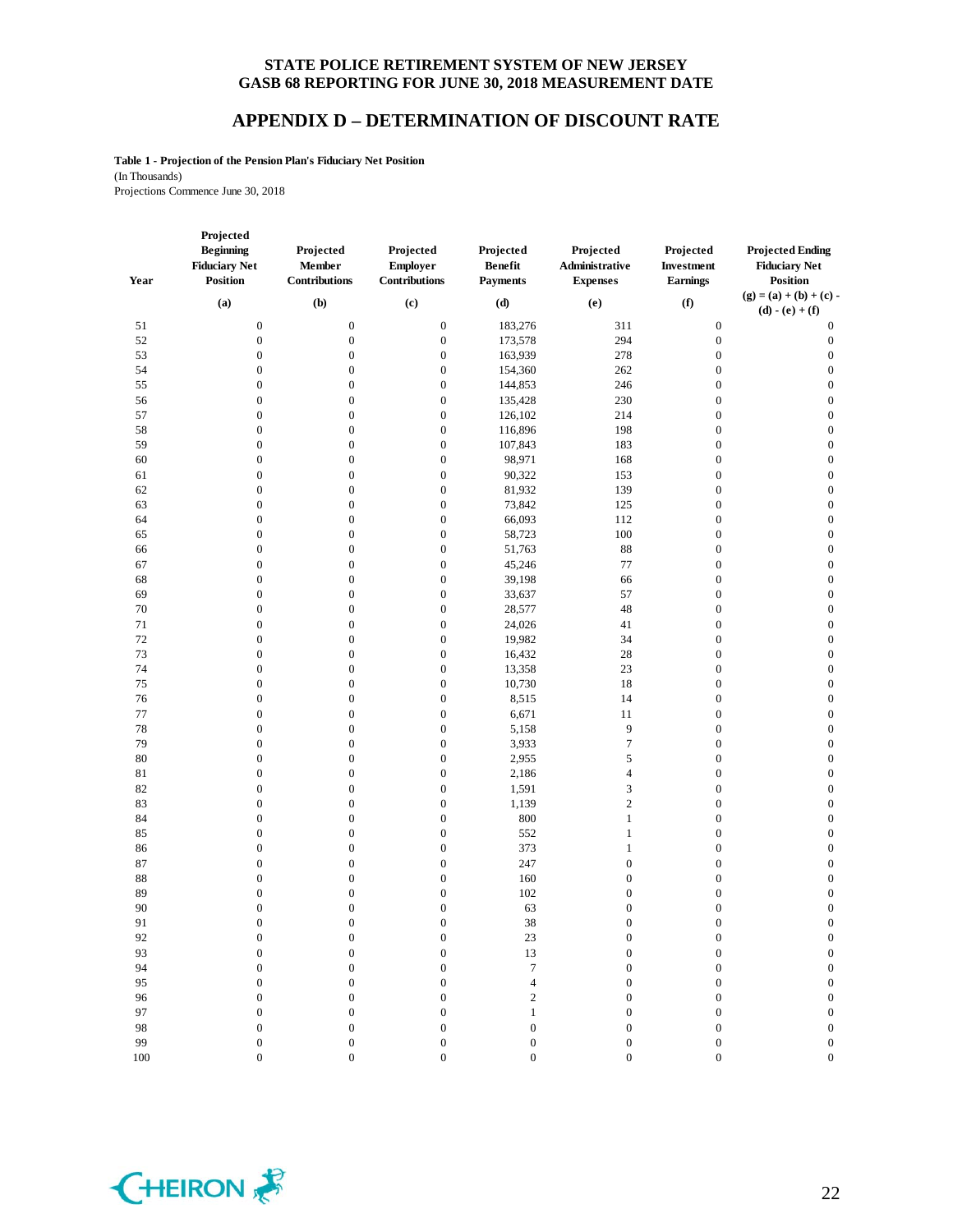## **APPENDIX D – DETERMINATION OF DISCOUNT RATE**

**Table 2 - Actuarial Present Values of Projected Benefit Payments**

(In Thousands)

Projections Commence June 30, 2018

\* From Table 1 - Projection of the Pension Plan's Fiduciary Net Position, column (a)

\*\* From Table 1 - Projection of the Pension Plan's Fiduciary Net Position, column (d)

| Year         | Projected<br><b>Beginning</b><br><b>Fiduciary Net</b><br>Position* | <b>Projected Benefit</b><br><b>Payments for</b><br>current Plan<br>participants** | Trom Table 1 - I roječnom orule i čilstom i tam's i tudelary i veci ostubil, columni (u)<br>"Funded" Portion of<br><b>Benefit Payments</b> | "Unfunded"<br>Portion of<br><b>Benefit</b><br><b>Payments</b> | Present Value of<br>"Funded" Benefit<br><b>Payments</b> | Present Value of<br>"Unfunded" Benefit<br><b>Payments</b> | <b>Present Value of</b><br><b>Benefit Payments</b><br><b>Using the Single</b><br><b>Discount Rate</b> |
|--------------|--------------------------------------------------------------------|-----------------------------------------------------------------------------------|--------------------------------------------------------------------------------------------------------------------------------------------|---------------------------------------------------------------|---------------------------------------------------------|-----------------------------------------------------------|-------------------------------------------------------------------------------------------------------|
| (a)          | (b)                                                                | (c)                                                                               | (d) = (c) if (b) >= (c)                                                                                                                    | $(e) = (c) - (d)$                                             | $(f) = (d) /$                                           | $(g) = (e) /$                                             | $(h) = (c) /$                                                                                         |
|              |                                                                    |                                                                                   |                                                                                                                                            |                                                               | $(1+7.00\%)$ <sup>^</sup> [(a) - .5]                    | $(1+3.87\%)$ <sup>^</sup> [(a) - .5]                      | $(1+4.97\%)$ <sup>^</sup> [(a) - .5]                                                                  |
| $\mathbf{1}$ | \$<br>1,790,045                                                    | \$<br>226,931                                                                     | \$<br>226,931                                                                                                                              | \$<br>$\boldsymbol{0}$                                        | \$<br>219,382                                           | \$<br>$\theta$                                            | \$<br>221,497                                                                                         |
| $\mathbf{2}$ | 1,787,655                                                          | 233,310                                                                           | 233,310                                                                                                                                    | $\boldsymbol{0}$                                              | 210,794                                                 | $\boldsymbol{0}$                                          | 216,950                                                                                               |
| 3            | 1,782,979                                                          | 241,459                                                                           | 241,459                                                                                                                                    | $\boldsymbol{0}$                                              | 203,884                                                 | $\boldsymbol{0}$                                          | 213,904                                                                                               |
| 4            | 1,776,431                                                          | 248,985                                                                           | 248,985                                                                                                                                    | $\boldsymbol{0}$<br>$\mathbf{0}$                              | 196,486                                                 | $\boldsymbol{0}$<br>$\mathbf{0}$                          | 210,136                                                                                               |
| 5            | 1,765,731                                                          | 255,652                                                                           | 255,652                                                                                                                                    |                                                               | 188,548                                                 |                                                           | 205,554                                                                                               |
| 6            | 1,756,987                                                          | 264,469                                                                           | 264,469                                                                                                                                    | $\boldsymbol{0}$<br>$\boldsymbol{0}$                          | 182,290                                                 | $\boldsymbol{0}$<br>$\boldsymbol{0}$                      | 202,582                                                                                               |
| 7<br>8       | 1,743,162                                                          | 271,947                                                                           | 271,947                                                                                                                                    | $\boldsymbol{0}$                                              | 175,182                                                 | $\mathbf{0}$                                              | 198,455                                                                                               |
| 9            | 1,725,075<br>1,705,179                                             | 277,500<br>287,820                                                                | 277,500<br>287,820                                                                                                                         | $\boldsymbol{0}$                                              | 167,064<br>161,942                                      | $\boldsymbol{0}$                                          | 192,926<br>190,633                                                                                    |
| 10           | 1,678,602                                                          | 298,014                                                                           | 298,014                                                                                                                                    | $\boldsymbol{0}$                                              | 156,708                                                 | $\boldsymbol{0}$                                          | 188,046                                                                                               |
| 11           | 1,644,105                                                          |                                                                                   |                                                                                                                                            | $\boldsymbol{0}$                                              |                                                         | $\overline{0}$                                            | 184,088                                                                                               |
| 12           | 1,603,645                                                          | 306,229<br>315,930                                                                | 306,229<br>315,930                                                                                                                         | $\boldsymbol{0}$                                              | 150,493<br>145,103                                      | $\mathbf{0}$                                              | 180,933                                                                                               |
| 13           | 1,555,805                                                          | 329,210                                                                           | 329,210                                                                                                                                    | $\boldsymbol{0}$                                              | 141,311                                                 | $\boldsymbol{0}$                                          | 179,619                                                                                               |
| 14           | 1,495,779                                                          | 341,280                                                                           | 341,280                                                                                                                                    | $\mathbf{0}$                                                  | 136,908                                                 | $\overline{0}$                                            | 177,394                                                                                               |
| 15           |                                                                    |                                                                                   |                                                                                                                                            | $\boldsymbol{0}$                                              |                                                         | $\boldsymbol{0}$                                          |                                                                                                       |
| 16           | 1,420,018<br>1,331,863                                             | 349,559<br>357,477                                                                | 349,559<br>357,477                                                                                                                         | $\boldsymbol{0}$                                              | 131,056<br>125,256                                      | $\boldsymbol{0}$                                          | 173,101<br>168,647                                                                                    |
| 17           | 1,231,582                                                          | 365,116                                                                           | 365,116                                                                                                                                    | $\boldsymbol{0}$                                              | 119,563                                                 | $\overline{0}$                                            | 164,101                                                                                               |
| 18           | 1,118,475                                                          | 369,434                                                                           | 369,434                                                                                                                                    | $\boldsymbol{0}$                                              | 113,063                                                 | $\boldsymbol{0}$                                          | 158,186                                                                                               |
| 19           | 995,334                                                            | 371,264                                                                           | 371,264                                                                                                                                    | $\boldsymbol{0}$                                              | 106,190                                                 | $\mathbf{0}$                                              | 151,448                                                                                               |
| 20           | 864,977                                                            | 372,918                                                                           | 372,918                                                                                                                                    | $\boldsymbol{0}$                                              | 99,685                                                  | $\overline{0}$                                            | 144,925                                                                                               |
| 21           | 727,577                                                            | 376,994                                                                           | 376,994                                                                                                                                    | $\boldsymbol{0}$                                              | 94,182                                                  | $\boldsymbol{0}$                                          | 139,578                                                                                               |
| 22           | 579,798                                                            | 382,407                                                                           | 382,407                                                                                                                                    | $\boldsymbol{0}$                                              | 89,284                                                  | $\mathbf{0}$                                              | 134,883                                                                                               |
| 23           | 418,595                                                            | 386,411                                                                           | 386,411                                                                                                                                    | $\overline{0}$                                                | 84,317                                                  | $\overline{0}$                                            | 129,847                                                                                               |
| 24           | 244,107                                                            | 390,110                                                                           | 244,107                                                                                                                                    | 146,003                                                       | 49,781                                                  | 59,819                                                    | 124,888                                                                                               |
| 25           | $\mathbf{0}$                                                       | 393,408                                                                           | $\boldsymbol{0}$                                                                                                                           | 393,408                                                       | $\mathbf{0}$                                            | 155,180                                                   | 119,985                                                                                               |
| 26           | $\mathbf{0}$                                                       | 394,346                                                                           | $\boldsymbol{0}$                                                                                                                           | 394,346                                                       | $\mathbf{0}$                                            | 149,754                                                   | 114,580                                                                                               |
| 27           | $\mathbf 0$                                                        | 391,713                                                                           | $\boldsymbol{0}$                                                                                                                           | 391,713                                                       | $\boldsymbol{0}$                                        | 143,212                                                   | 108,430                                                                                               |
| 28           | $\mathbf{0}$                                                       | 386,961                                                                           | $\bf{0}$                                                                                                                                   | 386,961                                                       | $\boldsymbol{0}$                                        | 136,204                                                   | 102,047                                                                                               |
| 29           | $\mathbf{0}$                                                       | 381,128                                                                           | $\bf{0}$                                                                                                                                   | 381,128                                                       | $\overline{0}$                                          | 129,152                                                   | 95,754                                                                                                |
| 30           | $\mathbf 0$                                                        | 374,586                                                                           | $\mathbf{0}$                                                                                                                               | 374,586                                                       | $\overline{0}$                                          | 122,206                                                   | 89,657                                                                                                |
| 31           | $\mathbf{0}$                                                       | 367,524                                                                           | $\bf{0}$                                                                                                                                   | 367,524                                                       | $\boldsymbol{0}$                                        | 115,435                                                   | 83,805                                                                                                |
| 32           | $\mathbf{0}$                                                       | 360,148                                                                           | $\mathbf{0}$                                                                                                                               | 360,148                                                       | $\mathbf{0}$                                            | 108,903                                                   | 78,238                                                                                                |
| 33           | $\mathbf 0$                                                        | 352,512                                                                           | $\boldsymbol{0}$                                                                                                                           | 352,512                                                       | $\boldsymbol{0}$                                        | 102,623                                                   | 72,956                                                                                                |
| 34           | $\mathbf{0}$                                                       | 344,606                                                                           | $\bf{0}$                                                                                                                                   | 344,606                                                       | $\boldsymbol{0}$                                        | 96,583                                                    | 67,945                                                                                                |
| 35           | $\mathbf{0}$                                                       | 336,426                                                                           | $\mathbf{0}$                                                                                                                               | 336,426                                                       | $\mathbf{0}$                                            | 90,778                                                    | 63,194                                                                                                |
| 36           | $\mathbf{0}$                                                       | 327,974                                                                           | $\overline{0}$                                                                                                                             | 327,974                                                       | $\overline{0}$                                          | 85,200                                                    | 58,692                                                                                                |
| 37           | $\mathbf{0}$                                                       | 319,255                                                                           | $\bf{0}$                                                                                                                                   | 319,255                                                       | $\bf{0}$                                                | 79,845                                                    | 54,428                                                                                                |
| 38           | $\mathbf{0}$                                                       | 310,281                                                                           | $\bf{0}$                                                                                                                                   | 310,281                                                       | $\mathbf 0$                                             | 74,709                                                    | 50,396                                                                                                |
| 39           | $\mathbf{0}$                                                       | 301,069                                                                           | $\overline{0}$                                                                                                                             | 301,069                                                       | $\mathbf 0$                                             | 69,791                                                    | 46,586                                                                                                |
| 40           | $\mathbf{0}$                                                       | 291,646                                                                           | $\bf{0}$                                                                                                                                   | 291,646                                                       | $\bf{0}$                                                | 65,087                                                    | 42,993                                                                                                |
| 41           | $\mathbf{0}$                                                       | 282,043                                                                           | $\bf{0}$                                                                                                                                   | 282,043                                                       | $\mathbf 0$                                             | 60,599                                                    | 39,610                                                                                                |
| 42           | $\mathbf{0}$                                                       | 272,294                                                                           | $\bf{0}$                                                                                                                                   | 272,294                                                       | $\mathbf 0$                                             | 56,324                                                    | 36,431                                                                                                |
| 43           | $\mathbf{0}$                                                       | 262,436                                                                           | $\mathbf{0}$                                                                                                                               | 262,436                                                       | $\overline{0}$                                          | 52,263                                                    | 33,451                                                                                                |
| 44           | $\mathbf{0}$                                                       | 252,506                                                                           | $\bf{0}$                                                                                                                                   | 252,506                                                       | $\mathbf{0}$                                            | 48,412                                                    | 30,663                                                                                                |
| 45           | $\mathbf{0}$                                                       | 242,541                                                                           | $\bf{0}$                                                                                                                                   | 242,541                                                       | $\bf{0}$                                                | 44,769                                                    | 28,059                                                                                                |
| 46           | $\mathbf{0}$                                                       | 232,569                                                                           | $\bf{0}$                                                                                                                                   | 232,569                                                       | $\bf{0}$                                                | 41,329                                                    | 25,633                                                                                                |
| 47           | $\overline{0}$                                                     | 222,618                                                                           | $\overline{0}$                                                                                                                             | 222,618                                                       | $\overline{0}$                                          | 38,086                                                    | 23,375                                                                                                |
| 48           | $\mathbf{0}$                                                       | 212,703                                                                           | $\bf{0}$                                                                                                                                   | 212,703                                                       | $\overline{0}$                                          | 35,034                                                    | 21,277                                                                                                |
| 49           | $\mathbf{0}$                                                       | 202,839                                                                           | $\bf{0}$                                                                                                                                   | 202,839                                                       | $\overline{0}$                                          | 32,165                                                    | 19,330                                                                                                |
| 50           | $\theta$                                                           | 193,030                                                                           | $\theta$                                                                                                                                   | 193,030                                                       | $\theta$                                                | 29,469                                                    | 17,525                                                                                                |

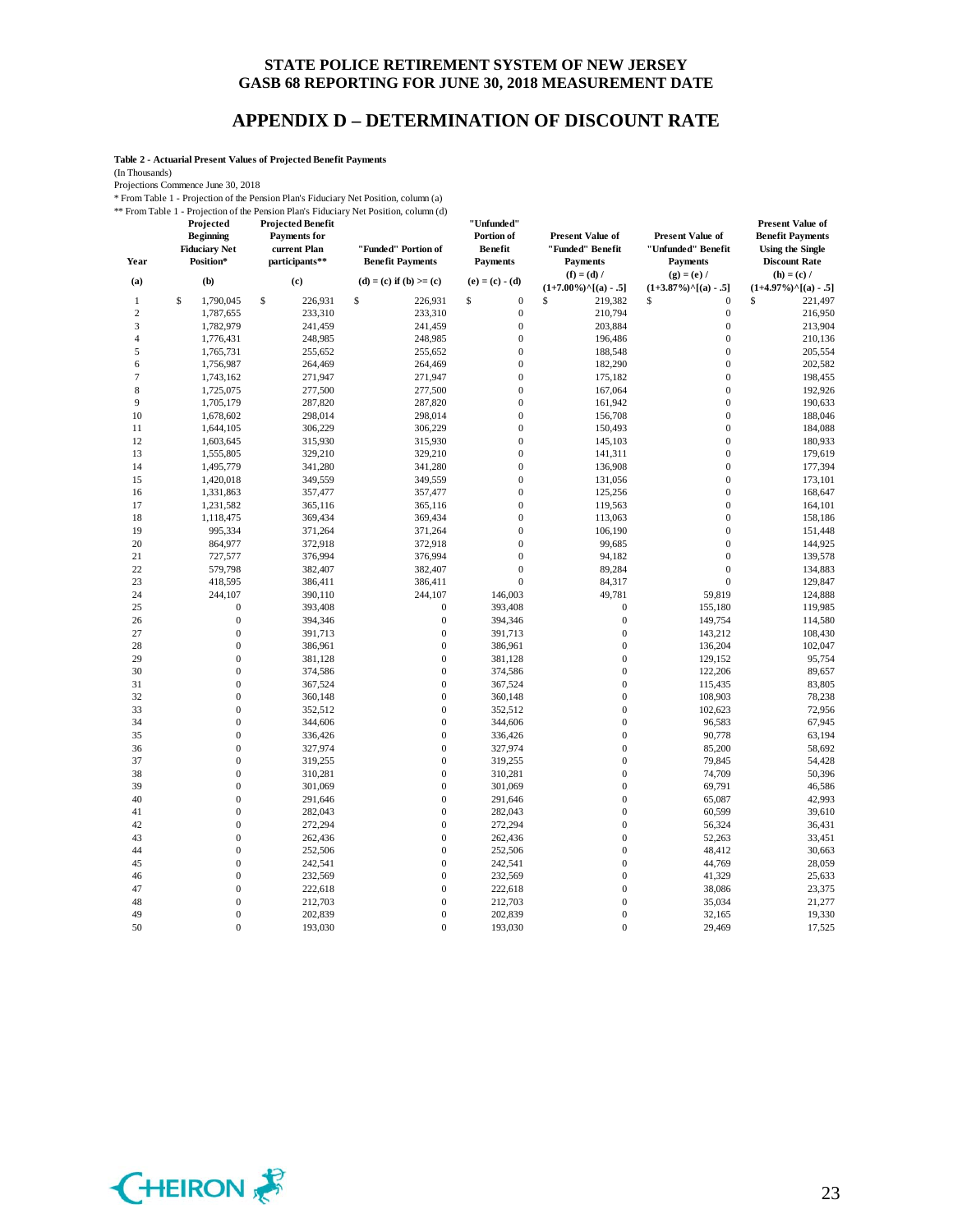#### **APPENDIX D – DETERMINATION OF DISCOUNT RATE**

**Table 2 - Actuarial Present Values of Projected Benefit Payments**

(In Thousands)

Projections Commence June 30, 2018

\* From Table 1 - Projection of the Pension Plan's Fiduciary Net Position, column (a)

\*\* From Table 1 - Projection of the Pension Plan's Fiduciary Net Position, column (d)

| Year | Projected<br><b>Beginning</b><br><b>Fiduciary Net</b><br>Position* | <b>Projected Benefit</b><br>Payments for<br>current Plan<br>participants** | Profit Table 1 - Projection of the Pension Plan's Piquelary Net Position, column (d)<br>"Funded" Portion of<br><b>Benefit Payments</b> | "Unfunded"<br>Portion of<br><b>Benefit</b><br><b>Payments</b> | <b>Present Value of</b><br>"Funded" Benefit<br><b>Payments</b> | Present Value of<br>"Unfunded" Benefit<br><b>Payments</b> | <b>Present Value of</b><br><b>Benefit Payments</b><br><b>Using the Single</b><br><b>Discount Rate</b> |
|------|--------------------------------------------------------------------|----------------------------------------------------------------------------|----------------------------------------------------------------------------------------------------------------------------------------|---------------------------------------------------------------|----------------------------------------------------------------|-----------------------------------------------------------|-------------------------------------------------------------------------------------------------------|
| (a)  | (b)                                                                | (c)                                                                        | (d) = (c) if (b) >= (c)                                                                                                                | $(e) = (c) - (d)$                                             | $(f) = (d) /$<br>$(1+7.00\%)$ <sup>^</sup> [(a) - .5]          | $(g) = (e) /$<br>$(1+3.87\%)$ <sup>^</sup> [(a) - .5]     | $(h) = (c) /$<br>$(1+4.97\%)$ <sup>^</sup> [(a) - .5]                                                 |
| 51   | $\boldsymbol{0}$                                                   | 183,276                                                                    | $\boldsymbol{0}$                                                                                                                       | 183,276                                                       | $\boldsymbol{0}$                                               | 26,937                                                    | 15,852                                                                                                |
| 52   | $\mathbf{0}$                                                       | 173,578                                                                    | $\mathbf{0}$                                                                                                                           | 173,578                                                       | $\mathbf{0}$                                                   | 24,561                                                    | 14,303                                                                                                |
| 53   | $\boldsymbol{0}$                                                   | 163,939                                                                    | $\boldsymbol{0}$                                                                                                                       | 163,939                                                       | $\boldsymbol{0}$                                               | 22,333                                                    | 12,870                                                                                                |
| 54   | $\boldsymbol{0}$                                                   | 154,360                                                                    | $\boldsymbol{0}$                                                                                                                       | 154,360                                                       | $\boldsymbol{0}$                                               | 20,245                                                    | 11,545                                                                                                |
| 55   | $\boldsymbol{0}$                                                   | 144,853                                                                    | $\boldsymbol{0}$                                                                                                                       | 144,853                                                       | $\boldsymbol{0}$                                               | 18,290                                                    | 10,321                                                                                                |
| 56   | $\mathbf{0}$                                                       | 135,428                                                                    | $\mathbf{0}$                                                                                                                           | 135,428                                                       | $\boldsymbol{0}$                                               | 16,463                                                    | 9,193                                                                                                 |
| 57   | $\boldsymbol{0}$                                                   | 126,102                                                                    | $\mathbf 0$                                                                                                                            | 126,102                                                       | $\boldsymbol{0}$                                               | 14,758                                                    | 8,155                                                                                                 |
| 58   | $\boldsymbol{0}$                                                   | 116,896                                                                    | $\mathbf{0}$                                                                                                                           | 116,896                                                       | $\boldsymbol{0}$                                               | 13,171                                                    | 7,202                                                                                                 |
| 59   | $\boldsymbol{0}$                                                   | 107,843                                                                    | $\boldsymbol{0}$                                                                                                                       | 107,843                                                       | $\boldsymbol{0}$                                               | 11,698                                                    | 6,330                                                                                                 |
| 60   | $\boldsymbol{0}$                                                   | 98,971                                                                     | $\boldsymbol{0}$                                                                                                                       | 98,971                                                        | $\boldsymbol{0}$                                               | 10,336                                                    | 5,534                                                                                                 |
| 61   | $\boldsymbol{0}$                                                   | 90,322                                                                     | $\mathbf{0}$                                                                                                                           | 90,322                                                        | $\boldsymbol{0}$                                               | 9,081                                                     | 4,812                                                                                                 |
| 62   | $\boldsymbol{0}$                                                   | 81,932                                                                     | $\mathbf{0}$                                                                                                                           | 81,932                                                        | $\boldsymbol{0}$                                               | 7,931                                                     | 4,158                                                                                                 |
| 63   | $\boldsymbol{0}$                                                   | 73,842                                                                     | $\boldsymbol{0}$                                                                                                                       | 73,842                                                        | $\boldsymbol{0}$                                               | 6,881                                                     | 3,570                                                                                                 |
| 64   | $\boldsymbol{0}$                                                   | 66,093                                                                     | $\boldsymbol{0}$                                                                                                                       | 66,093                                                        | $\boldsymbol{0}$                                               | 5,930                                                     | 3,044                                                                                                 |
| 65   | $\boldsymbol{0}$                                                   | 58,723                                                                     | $\mathbf{0}$                                                                                                                           | 58,723                                                        | $\boldsymbol{0}$                                               | 5,072                                                     | 2,577                                                                                                 |
| 66   | $\mathbf{0}$                                                       | 51,763                                                                     | $\mathbf{0}$                                                                                                                           | 51,763                                                        | $\mathbf{0}$                                                   | 4,304                                                     | 2,164                                                                                                 |
| 67   | $\boldsymbol{0}$                                                   | 45,246                                                                     | $\mathbf{0}$                                                                                                                           | 45,246                                                        | $\boldsymbol{0}$                                               | 3,622                                                     | 1,802                                                                                                 |
| 68   | $\boldsymbol{0}$                                                   | 39,198                                                                     | $\boldsymbol{0}$                                                                                                                       | 39,198                                                        | $\boldsymbol{0}$                                               | 3,021                                                     | 1,487                                                                                                 |
| 69   | $\boldsymbol{0}$                                                   | 33,637                                                                     | $\boldsymbol{0}$                                                                                                                       | 33,637                                                        | $\boldsymbol{0}$                                               | 2,496                                                     | 1,216                                                                                                 |
| 70   | $\boldsymbol{0}$                                                   | 28,577                                                                     | $\mathbf{0}$                                                                                                                           | 28,577                                                        | $\boldsymbol{0}$                                               | 2,042                                                     | 984                                                                                                   |
| 71   | $\boldsymbol{0}$                                                   | 24,026                                                                     | $\boldsymbol{0}$                                                                                                                       | 24,026                                                        | $\boldsymbol{0}$                                               | 1,652                                                     | 788                                                                                                   |
| 72   | $\boldsymbol{0}$                                                   | 19,982                                                                     | $\boldsymbol{0}$                                                                                                                       | 19,982                                                        | $\boldsymbol{0}$                                               | 1,323                                                     | 625                                                                                                   |
| 73   | $\boldsymbol{0}$                                                   | 16,432                                                                     | $\mathbf{0}$                                                                                                                           | 16,432                                                        | $\boldsymbol{0}$                                               | 1,048                                                     | 489                                                                                                   |
| 74   | $\boldsymbol{0}$                                                   | 13,358                                                                     | $\boldsymbol{0}$                                                                                                                       | 13,358                                                        | $\boldsymbol{0}$                                               | 820                                                       | 379                                                                                                   |
| 75   | $\boldsymbol{0}$                                                   | 10,730                                                                     | $\boldsymbol{0}$                                                                                                                       | 10,730                                                        | $\boldsymbol{0}$                                               | 634                                                       | 290                                                                                                   |
| 76   | $\boldsymbol{0}$                                                   | 8,515                                                                      | $\boldsymbol{0}$                                                                                                                       | 8,515                                                         | $\boldsymbol{0}$                                               | 484                                                       | 219                                                                                                   |
| 77   | $\boldsymbol{0}$                                                   | 6,671                                                                      | $\mathbf{0}$                                                                                                                           | 6,671                                                         | $\boldsymbol{0}$                                               | 365                                                       | 164                                                                                                   |
| 78   | $\boldsymbol{0}$                                                   | 5,158                                                                      | $\boldsymbol{0}$                                                                                                                       | 5,158                                                         | $\boldsymbol{0}$                                               | 272                                                       | 121                                                                                                   |
| 79   | $\boldsymbol{0}$                                                   | 3,933                                                                      | $\boldsymbol{0}$                                                                                                                       | 3,933                                                         | $\boldsymbol{0}$                                               | 200                                                       | 88                                                                                                    |
| 80   | $\boldsymbol{0}$                                                   | 2,955                                                                      | $\boldsymbol{0}$                                                                                                                       | 2,955                                                         | $\boldsymbol{0}$                                               | 144                                                       | 63                                                                                                    |
| 81   | $\boldsymbol{0}$                                                   | 2,186                                                                      | $\mathbf{0}$                                                                                                                           | 2,186                                                         | $\boldsymbol{0}$                                               | 103                                                       | 44                                                                                                    |
| 82   | $\boldsymbol{0}$                                                   | 1,591                                                                      | $\mathbf{0}$                                                                                                                           | 1,591                                                         | $\boldsymbol{0}$                                               | $72\,$                                                    | 31                                                                                                    |
| 83   | $\mathbf{0}$                                                       | 1,139                                                                      | $\mathbf 0$                                                                                                                            | 1,139                                                         | $\mathbf{0}$                                                   | 50                                                        | 21                                                                                                    |
| 84   | $\boldsymbol{0}$                                                   | 800                                                                        | $\boldsymbol{0}$                                                                                                                       | 800                                                           | $\boldsymbol{0}$                                               | 34                                                        | 14                                                                                                    |
| 85   | $\boldsymbol{0}$                                                   | 552                                                                        | $\boldsymbol{0}$                                                                                                                       | 552                                                           | $\boldsymbol{0}$                                               | 22                                                        | 9                                                                                                     |
| 86   | $\boldsymbol{0}$                                                   | 373                                                                        | $\boldsymbol{0}$                                                                                                                       | 373                                                           | $\boldsymbol{0}$                                               | 15                                                        | 6                                                                                                     |
| 87   | $\boldsymbol{0}$                                                   | 247                                                                        | $\boldsymbol{0}$                                                                                                                       | 247                                                           | $\boldsymbol{0}$                                               | 9                                                         | $\overline{4}$                                                                                        |
| 88   | $\boldsymbol{0}$                                                   | 160                                                                        | $\mathbf 0$                                                                                                                            | 160                                                           | $\mathbf{0}$                                                   | 6                                                         | $\overline{c}$                                                                                        |
| 89   | $\boldsymbol{0}$                                                   | 102                                                                        | $\boldsymbol{0}$                                                                                                                       | 102                                                           | $\boldsymbol{0}$                                               | $\overline{4}$                                            | $\mathbf{1}$                                                                                          |
| 90   | $\boldsymbol{0}$                                                   | 63                                                                         | $\boldsymbol{0}$                                                                                                                       | 63                                                            | $\boldsymbol{0}$                                               | $\sqrt{2}$                                                | $\mathbf{1}$                                                                                          |
| 91   | $\boldsymbol{0}$                                                   | 38                                                                         | $\boldsymbol{0}$                                                                                                                       | 38                                                            | $\boldsymbol{0}$                                               | $\,1$                                                     | $\overline{0}$                                                                                        |
| 92   | $\boldsymbol{0}$                                                   | 23                                                                         | $\boldsymbol{0}$                                                                                                                       | 23                                                            | $\boldsymbol{0}$                                               | 1                                                         | $\overline{0}$                                                                                        |
| 93   | $\boldsymbol{0}$                                                   | 13                                                                         | $\mathbf{0}$                                                                                                                           | 13                                                            | $\boldsymbol{0}$                                               | $\mathbf{0}$                                              | $\overline{0}$                                                                                        |
| 94   | $\boldsymbol{0}$                                                   | $\overline{7}$                                                             | $\boldsymbol{0}$                                                                                                                       | $\overline{7}$                                                | $\boldsymbol{0}$                                               | $\boldsymbol{0}$                                          | $\theta$                                                                                              |
| 95   | $\boldsymbol{0}$                                                   | $\overline{4}$                                                             | $\boldsymbol{0}$                                                                                                                       | $\overline{4}$                                                | $\boldsymbol{0}$                                               | $\boldsymbol{0}$                                          | $\mathbf{0}$                                                                                          |
| 96   | $\boldsymbol{0}$                                                   | $\overline{2}$                                                             | $\mathbf{0}$                                                                                                                           | $\overline{c}$                                                | $\boldsymbol{0}$                                               | $\mathbf{0}$                                              | $\overline{0}$                                                                                        |
| 97   | $\boldsymbol{0}$                                                   | $\mathbf{1}$                                                               | $\boldsymbol{0}$                                                                                                                       | $\mathbf{1}$                                                  | $\boldsymbol{0}$                                               | $\mathbf{0}$                                              | $\theta$                                                                                              |
| 98   | $\overline{0}$                                                     | $\overline{0}$                                                             | $\mathbf{0}$                                                                                                                           | $\overline{0}$                                                | $\overline{0}$                                                 | $\mathbf{0}$                                              | $\theta$                                                                                              |
| 99   | $\boldsymbol{0}$                                                   | $\boldsymbol{0}$                                                           | $\boldsymbol{0}$                                                                                                                       | $\mathbf{0}$                                                  | $\overline{0}$                                                 | $\mathbf{0}$                                              | $\Omega$                                                                                              |
| 100  | $\mathbf{0}$                                                       | $\mathbf{0}$                                                               | $\mathbf{0}$                                                                                                                           | $\overline{0}$                                                | $\boldsymbol{0}$                                               | $\mathbf{0}$                                              | $\overline{0}$                                                                                        |
|      |                                                                    |                                                                            |                                                                                                                                        |                                                               | \$<br>3,448,473                                                | $2,459,366 =$ \$<br>$+$ \$                                | 5,907,839                                                                                             |

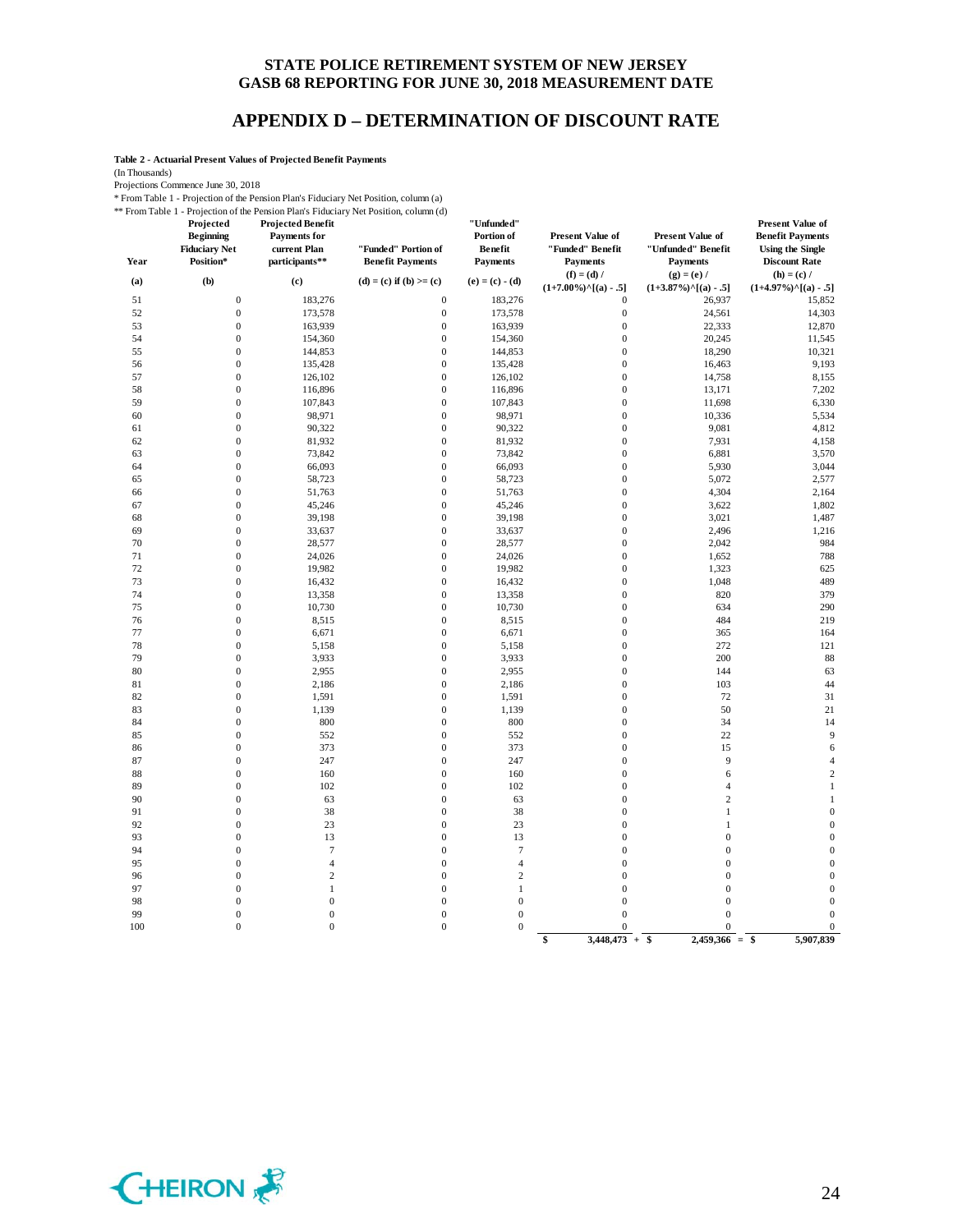## **APPENDIX E – GLOSSARY OF TERMS**

### **1. Actuarially Determined Contribution**

A target or recommended contribution for the reporting period, determined in conformity with Actuarial Standards of Practice based on the most recent measurement available when the contribution for the reporting period was adopted.

### **2. Actuarial Valuation Date**

The date as of which an actuarial valuation is performed. This date may be up to 24 months prior to the measurement date and up to 30 months prior to the employer's reporting date.

#### **3. Deferred Inflow of Resources**

An acquisition of net assets by a government employer that is applicable to a future reporting period. In the context of GASB 68, these are experience gains on the Total Pension Liability, assumption changes reducing the Total Pension Liability, or investment gains that are recognized in future reporting periods.

### **4. Deferred Outflow of Resources**

A consumption of net assets by a government employer that is applicable to a future reporting period. In the context of GASB 68, these are experience losses on the Total Pension Liability, assumption changes increasing the Total Pension Liability, or investment losses that are recognized in future reporting periods.

### **5. Entry Age Actuarial Cost Method**

The actuarial cost method required for GASB 68 calculations. Under this method, the actuarial present value of the projected benefits of each individual included in an actuarial valuation is allocated on a level basis over the earnings of the individual between entry age and assumed exit ages. The portion of this actuarial present value allocated to a valuation year is called the Service Cost. The portion of this actuarial present value not provided for at a valuation date by the actuarial present value of future service costs is called the Total Pension Liability.

#### **6. Measurement Date**

The date as of which the Total Pension Liability and Plan Fiduciary Net Position are measured. The Total Pension Liability may be projected from the Actuarial Valuation Date to the Measurement Date. The Measurement Date must be the same as the Reporting Date for the plan.